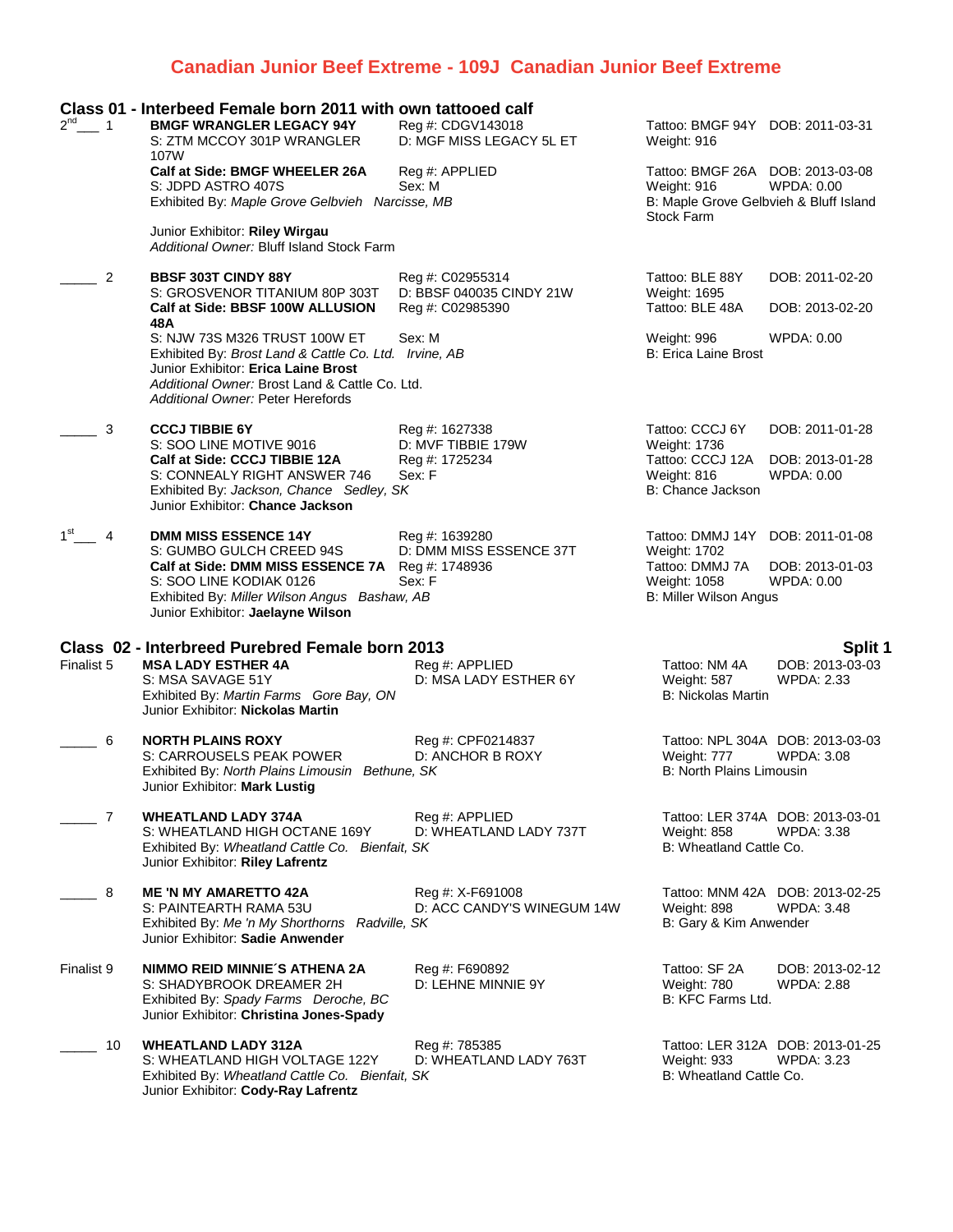|             | Class 02 - Interbreed Purebred Female born 2013                                                                                                     |                                                                       |                                                                               | Split 2                              |
|-------------|-----------------------------------------------------------------------------------------------------------------------------------------------------|-----------------------------------------------------------------------|-------------------------------------------------------------------------------|--------------------------------------|
| 11          | <b>REDNECK ABIGAIL 5A</b><br>S: RIVER HILL 26T WALKER 60W<br>Exhibited By: Redneck Ranch Odessa, SK<br>Junior Exhibitor: Clayton Spencer            | Reg #: -[CAN]4205-PT<br>D: RIVER HILL 64S URBAN-ANGEL 35U Weight: 733 | Tattoo: SDS 5A<br><b>B: Redneck Ranch</b>                                     | DOB: 2013-01-18<br><b>WPDA: 2.48</b> |
| 12          | <b>ANCHOR B ARAMINA 3A</b><br>S: ANCHOR B "THE BOSS"<br>Exhibited By: Anchor B Limousin Hanley, SK<br>Junior Exhibitor: Riley Bohrson               | Reg #: APPLIED<br>D: ANCHOR B WINNER                                  | Tattoo: JBH 3A<br>Weight: 948<br>B: Anchor B Limousin                         | DOB: 2013-01-14<br><b>WPDA: 3.15</b> |
| Finalist 13 | <b>MRC VOLTAGE 184A</b><br>S: VOLTAGE<br>Exhibited By: M & R Cattle Co. Wimborne, AB<br>Junior Exhibitor: Erin Chambers                             | Reg #: APPLIED<br>D: LFE BS CROCUS 183W                               | Tattoo: MRC 184A DOB: 2013-01-03<br>Weight: 1028<br>B: M & R Cattle Co.       | <b>WPDA: 3.31</b>                    |
| Finalist 14 | <b>EXE LUVLY 3A</b><br>S: MAGS XYLOPOLIST<br>Exhibited By: Enright Farms Renfrew, ON<br>Junior Exhibitor: Will Pilgrim                              | Reg #: CPF0214245<br>D: EXLR LUVLY 036T                               | Tattoo: EXE 3A<br>Weight: 873<br><b>B: Enright Farms</b>                      | DOB: 2013-01-02<br>WPDA: 2.80        |
| 15          | JAYMARANDY APHRODITE<br>S: RPY PAYNES DYNAMO<br>Exhibited By: Jaymarandy Limousin Winnipeg, MB<br>Junior Exhibitor: Angus Smyth                     | Reg #: CPF0213902<br>D: LNA POLLY                                     | Tattoo: LNA 3A<br>Weight: 855<br>B: Jaymarandy Limousin                       | DOB: 2013-01-02<br><b>WPDA: 2.74</b> |
|             | Class 03 - Champion and Reserve Champion Interbreed Female born 2013                                                                                |                                                                       |                                                                               |                                      |
| 13<br>1st   | <b>MRC VOLTAGE 184A</b><br>S: VOLTAGE<br>Exhibited By: M & R Cattle Co. Wimborne, AB<br>Junior Exhibitor: Erin Chambers                             | Reg #: APPLIED<br>D: LFE BS CROCUS 183W                               | Tattoo: MRC 184A DOB: 2013-01-03<br>Weight: 1028<br>B: M & R Cattle Co.       | <b>WPDA: 3.31</b>                    |
| 14<br>2nd   | <b>EXE LUVLY 3A</b><br>S: MAGS XYLOPOLIST<br>Exhibited By: Enright Farms Renfrew, ON<br>Junior Exhibitor: Will Pilgrim                              | Reg #: CPF0214245<br>D: EXLR LUVLY 036T                               | Tattoo: EXE 3A<br>Weight: 873<br><b>B: Enright Farms</b>                      | DOB: 2013-01-02<br><b>WPDA: 2.80</b> |
|             | Class 04 - Interbreed Purebred Female born in 2012                                                                                                  |                                                                       |                                                                               | <b>Split 1</b>                       |
| Finalist 16 | <b>WHEATLAND LADY 2104Z</b><br>S: WHEATLAND PREDATOR 922W<br>Exhibited By: Wheatland Cattle Co. Bienfait, SK<br>Junior Exhibitor: Cody-Ray Lafrentz | Reg #: 767911<br>D: WHEATLAND LADY 902J                               | Tattoo: LER 2104Z DOB: 2012-04-19<br>Weight: 1558<br>B: Wheatland Cattle Co.  | <b>WPDA: 2.73</b>                    |
| Finalist 17 | <b>XCEL SHEEZA RUBY 407Z</b><br>S: XCEL EBONYS INFLUENCE<br>Exhibited By: Xcel Livestock Russell, ON<br>Junior Exhibitor: Morgan MacIntyre          | Reg #: 764222<br>D: RUBY'S DREAM 130X                                 | Tattoo: XCEL 407Z DOB: 2012-04-05<br>Weight: 1428<br><b>B: Xcel Livestock</b> | <b>WPDA: 2.45</b>                    |
| 18          | <b>SBF GOLDENDROP 50Z</b><br>S: SB PFC PROUD VENTURE WH<br>Exhibited By: Martin Farms Gore Bay, ON<br>Junior Exhibitor: Alexander Martin            | Reg #: X-[CAN]*19772-<br>D: WHR GOLDENDROP 6341                       | Tattoo: MAX 50Z<br>Weight: 1226<br>B: Shadybrook Farm Ltd                     | DOB: 2012-03-06<br><b>WPDA: 2.00</b> |
| 19          | <b>NIMMO REID ZOEY 5Z</b><br>S: DF PURE GOLD 3N<br>Exhibited By: Spady Farms Deroche, BC<br>Junior Exhibitor: Christina Jones-Spady                 | Reg #: F689815<br>D: BELL M KATHRYN 81W                               | Tattoo: SF 5Z<br><b>Weight: 1318</b><br>B: Spady Farms                        | DOB: 2012-03-01<br>WPDA: 2.13        |
| 20          | <b>MSA COUNTESS 1Z</b><br>S: ALTA CEDAR SAMURAI 46T<br>Exhibited By: Martin Farms Gore Bay, ON<br>Junior Exhibitor: Nickolas Martin                 | Reg #: X-[CAN]F689716-<br>D: MSA COUNTESS 3X                          | Tattoo: AEHF 1Z<br><b>Weight: 1282</b><br>B: Jim & Birgit Martin              | DOB: 2012-02-21<br><b>WPDA: 2.04</b> |
|             | Class 04 - Interbreed Purebred Female born in 2012                                                                                                  |                                                                       |                                                                               | <b>Split 2</b>                       |
| 21          | <b>ACC FAIREST FAYE 14Z</b><br>S: STAR P MATRIX 4N                                                                                                  | Reg #: X-F690015<br>D: HC FAIREST FAYE 25L                            | Tattoo: ACC 14Z<br>Weight: 1456                                               | DOB: 2012-02-14<br><b>WPDA: 2.29</b> |

Exhibited By: *Anwender Cattle Co. Radville, SK* B: Gary & Kim Anwender

Junior Exhibitor: **Sadie Anwender**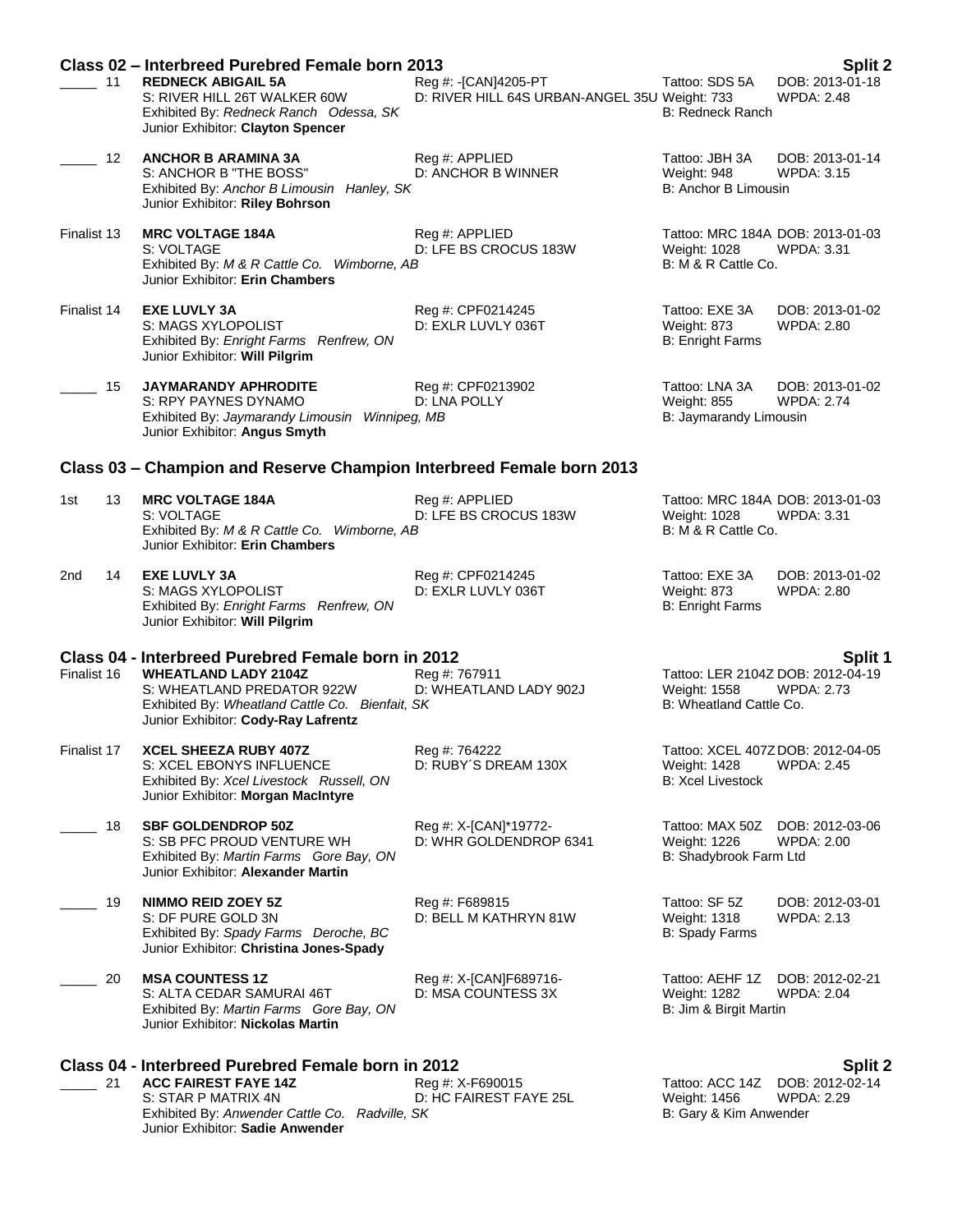| Finalist 22 |    | <b>TLSS PAINTED LADY 24Z</b><br>S: TLSS/TLG GRAN TORINO 904W<br>Exhibited By: Dolliver, Kathryn stettler, AB<br>Junior Exhibitor: Kathryn Dolliver                                                                            | Reg #: 767950<br>D: TLSS SASSY QUEEN 61S              | Tattoo: RYAN 24Z DOB: 2012-02-10<br>Weight: 0<br>WPDA: 0.00<br>B: Trendsetter livestock services     |
|-------------|----|-------------------------------------------------------------------------------------------------------------------------------------------------------------------------------------------------------------------------------|-------------------------------------------------------|------------------------------------------------------------------------------------------------------|
|             | 23 | <b>REDNECK ZAHARA 7Z</b><br>S: STAR BANK LACERTA 68L<br>Exhibited By: Redneck Ranch Odessa, SK<br>Junior Exhibitor: Clayton Spencer                                                                                           | Reg #: -[CAN]3860-PB<br>D: REDNECK RANCH'S SCARLET 1S | Tattoo: SDS 7Z<br>DOB: 2012-01-26<br>Weight: 1405<br><b>WPDA: 2.15</b><br>B: Redneck Ranch           |
|             | 24 | <b>ANCHOR B ZAHARA</b><br>S: ANCHOR B GREAT WEST<br>Exhibited By: Anchor B Limousin Hanley, SK<br>Junior Exhibitor: Riley Bohrson                                                                                             | Reg #: CPF0211087<br>D: ANCHOR B RIKKI 41X            | Tattoo: JBH 5Z<br>DOB: 2012-01-25<br>Weight: 1665<br><b>WPDA: 2.53</b><br>B: Anchor B Limousin       |
|             | 25 | <b>FLYF MISS BLK BROKER 247Z</b>                                                                                                                                                                                              | Reg #: BPG766081                                      | Tattoo: FLYF 247Z DOB: 2012-01-18<br>(RE)                                                            |
|             |    | S: MR HOC BROKER<br>Exhibited By: Flying F Ranch Weyburn, SK<br>Junior Exhibitor: Daniel Fellner                                                                                                                              | D: LFE BS NUG 47X                                     | Weight: 0<br>WPDA: 0.00<br>B: Lewis Farms Ltd.                                                       |
| Finalist 26 |    | <b>LNA ZERO TA SIXTY LNA 2Z</b><br>S: RPY PAYNES GAME DAY<br>Exhibited By: Jaymarandy Limousin Winnipeg, MB<br>Additional Owner: Jules Smyth<br>Junior Exhibitor: Jules Smyth                                                 | Reg #: CPF0210685<br>D: LNA STARLIGHT 22X             | Tattoo: LNA 2Z<br>DOB: 2012-01-18<br>Weight: 1541<br><b>WPDA: 2.33</b><br>B: Jaymarandy Limousin     |
| 1st         | 16 | Class 05 – Champion and Reserve Champion Interbreed Female born 2012<br><b>WHEATLAND LADY 2104Z</b><br>S: WHEATLAND PREDATOR 922W<br>Exhibited By: Wheatland Cattle Co. Bienfait, SK<br>Junior Exhibitor: Cody-Ray Lafrentz   | Reg #: 767911<br>D: WHEATLAND LADY 902J               | Tattoo: LER 2104Z DOB: 2012-04-19<br>Weight: 1558<br><b>WPDA: 2.73</b><br>B: Wheatland Cattle Co.    |
| 2nd         | 17 | <b>XCEL SHEEZA RUBY 407Z</b><br>S: XCEL EBONYS INFLUENCE<br>Exhibited By: Xcel Livestock Russell, ON<br>Junior Exhibitor: Morgan MacIntyre                                                                                    | Reg #: 764222<br>D: RUBY'S DREAM 130X                 | Tattoo: XCEL 407Z DOB: 2012-04-05<br>Weight: 1428<br><b>WPDA: 2.45</b><br><b>B: Xcel Livestock</b>   |
| 1st         | 16 | Class 06 – Grand Champion and Reserve Grand Champion Interbreed Female<br><b>WHEATLAND LADY 2104Z</b><br>S: WHEATLAND PREDATOR 922W<br>Exhibited By: Wheatland Cattle Co. Bienfait, SK<br>Junior Exhibitor: Cody-Ray Lafrentz | Reg #: 767911<br>D: WHEATLAND LADY 902J               | Tattoo: LER 2104Z DOB: 2012-04-19<br>Weight: 1558<br><b>WPDA: 2.73</b><br>B: Wheatland Cattle Co.    |
| 2nd         | 17 | XCEL SHEEZA RUBY 407Z<br>S: XCEL EBONYS INFLUENCE<br>Exhibited By: Xcel Livestock Russell, ON<br>Junior Exhibitor: Morgan MacIntyre                                                                                           | Reg #: 764222<br>D: RUBY'S DREAM 130X                 | Tattoo: XCEL 407Z DOB: 2012-04-05<br>Weight: 1428<br><b>WPDA: 2.45</b><br><b>B: Xcel Livestock</b>   |
|             | 27 | Class 07 - Purebred Gelbvieh Female born in 2013<br><b>BISF MISS CAPRICE</b><br>S: BMGF BULOVA1W<br>Exhibited By: Bluff Island Stock Farm Inwood, MB<br>Junior Exhibitor: Jesse Grose                                         | Req #: APPLIED<br>D: MGF RANCHERS CAPRICE 17M         | Tattoo: BISF 4A<br>DOB: 2013-04-06<br>Weight: 782<br><b>WPDA: 3.59</b><br>B: Bluff Island Stock Farm |
|             | 28 | <b>TIP MISS JEANETTE 138A</b><br>S: DVE MAJOR 164Y<br>Exhibited By: Thackeray Gelbvieh Farms Weyburn, SK<br>Junior Exhibitor: Nolan Thackeray                                                                                 | Reg #: APPLIED<br>D: VV UNIQUE JEANETTE 14U           | Tattoo: TIP 138A<br>DOB: 2013-03-11<br>Weight: 696<br><b>WPDA: 2.85</b><br>B: Thackeray Gelbvieh     |
| 2nd         | 29 | <b>MGF MISS X-RATED 29A</b><br>S: MGF X-RATED 124X<br>Exhibited By: Maple Grove Gelbvieh Narcisse, MB<br>Junior Exhibitor: Brooklyn Wirgau                                                                                    | Reg #: APPLIED<br>D: MGF MISS INTUITION 103N ET       | Tattoo: MGF29A<br>DOB: 2013-03-10<br>Weight: 826<br><b>WPDA: 3.37</b><br>B: Maple Grove Gelbvieh     |
|             | 30 | <b>TIP MISS POCAHAUNTUS 69A</b><br>S: DVE MAJOR 164Y<br>Exhibited By: Thackeray Gelbvieh Farms Weyburn, SK<br>Junior Exhibitor: Mason Thackeray                                                                               | Reg #: APPLIED<br>D: TIP MISS POCAHAUNTUS148W         | Tattoo: TIP 69A<br>DOB: 2013-02-17<br>Weight: 618<br><b>WPDA: 2.32</b><br>B: Thackeray Gelbvieh      |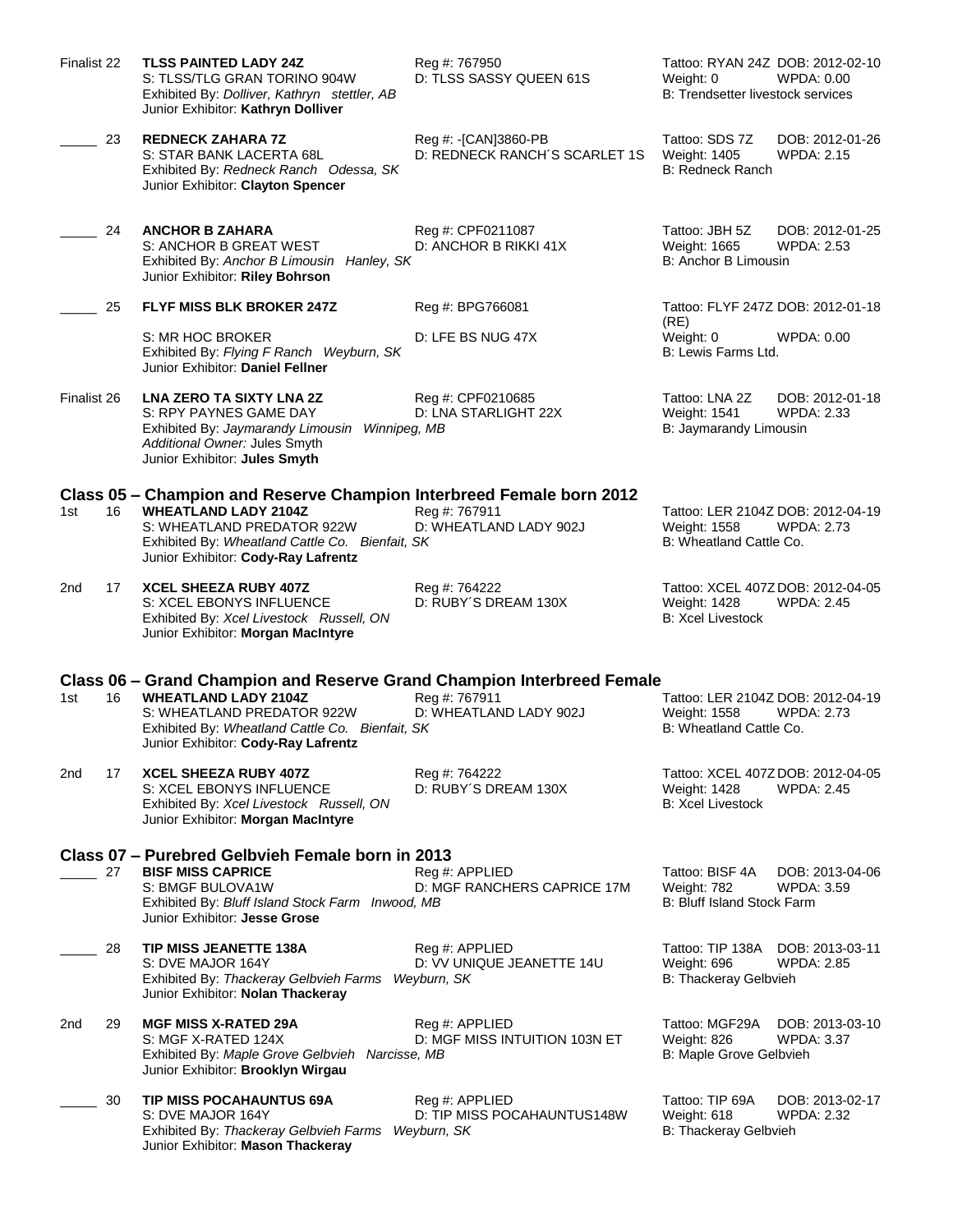|                 | 31 | <b>BMGF ASTRO'S LEGACY 4A ET</b><br>S: JDPD ASTRO 407S<br>Exhibited By: Maple Grove Gelbvieh Narcisse, MB                                                                                    | Reg #: APPLIED<br>D: MGF MISS LEGACY 5L ET      | Tattoo: BMGF 4A DOB: 2013-02-14<br>Weight: 743<br>B: Maple Grove Gelbvieh & Bluff Island<br><b>Stock Farm</b> | WPDA: 2.76                           |
|-----------------|----|----------------------------------------------------------------------------------------------------------------------------------------------------------------------------------------------|-------------------------------------------------|---------------------------------------------------------------------------------------------------------------|--------------------------------------|
|                 |    | Additional Owner: Bluff Island Stock Farm<br>Junior Exhibitor: Riley Wirgau                                                                                                                  |                                                 |                                                                                                               |                                      |
| 1st             | 32 | MCCOY 301P BROOK 26A<br>S: RUPPLE YUKON 301P<br>Exhibited By: McCoy Cattle Co. Milestone, SK<br>Junior Exhibitor: Emma Nicholas                                                              | Reg #: 149401<br>D: MCCOY 178S BROOK 95W        | Tattoo: ZTM 26A DOB: 2013-02-04<br><b>Weight: 825</b><br>B: McCoy Cattle Co                                   | <b>WPDA: 2.96</b>                    |
|                 | 33 | Class 08 - Purebred Gelbvieh Female born in 2012<br><b>TIP MISS LULLABY 213Z</b><br>S: JDPD MOVADO 407T<br>Exhibited By: Maple Grove Gelbvieh Narcisse, MB<br>Junior Exhibitor: Riley Wirgau | Reg #: CDGV147210<br>D: TIP MISS LULLABY 43U    | Tattoo: TIP 213Z DOB: 2012-03-30<br><b>Weight: 1338</b><br>B: Thackery Gelbvieh Farms                         | <b>WPDA: 2.27</b>                    |
| 2nd             | 34 | TIP JULIE 157Z<br>S: FLAD WIDE LOAD 121W<br>Exhibited By: Thackeray Gelbvieh Farms Weyburn, SK<br>Junior Exhibitor: Dylan Thackeray                                                          | Reg #: APPLIED<br>D: ULL MS JULIE 18M           | Tattoo: TIP 157Z<br>Weight: 1278<br><b>B: Thackeray Gelbvieh</b>                                              | DOB: 2012-03-01<br><b>WPDA: 2.06</b> |
|                 | 35 | EV KARI-ON 8Z<br>S: KARI'S HUMALONG 8W<br>Exhibited By: Maple Grove Gelbvieh Narcisse, MB<br>Additional Owner: Twisted T Gelbvieh<br>Junior Exhibitor: Brooklyn Wirgau                       | Reg #: CDGV146878<br>D: TOP RECRUIT 254U82      | Tattoo: EV 8Z<br>Weight: 0<br>B: Larry & Lynn Fecho                                                           | DOB: 2012-02-11<br>WPDA: 0.00        |
| 1st             | 36 | <b>SA BIRCH'S GAYLE 48Z</b><br>S: DRJ FULL EXPOSURE 013N<br>Exhibited By: Twin Bridge Farms Lomond, AB<br>Junior Exhibitor: Gail Birch                                                       | Reg #: CDGV144817<br>D: SA BIRCH'S GAYLE 32N    | Tattoo: SA 48Z<br>Weight: 1418<br><b>B: Twin Bridge Farms</b>                                                 | DOB: 2012-02-06<br>WPDA: 2.20        |
|                 |    | Class 09 - Grand Champion and Reserve Grand Champion Gelbvieh Female                                                                                                                         |                                                 |                                                                                                               |                                      |
| 1st             | 32 | MCCOY 301P BROOK 26A<br>S: RUPPLE YUKON 301P<br>Exhibited By: McCoy Cattle Co. Milestone, SK<br>Junior Exhibitor: Emma Nicholas                                                              | Reg #: 149401<br>D: MCCOY 178S BROOK 95W        | Tattoo: ZTM 26A<br>Weight: 825<br>B: McCoy Cattle Co                                                          | DOB: 2013-02-04<br><b>WPDA: 2.96</b> |
| 2nd             | 36 | <b>SA BIRCH'S GAYLE 48Z</b><br>S: DRJ FULL EXPOSURE 013N<br>Exhibited By: Twin Bridge Farms Lomond, AB<br>Junior Exhibitor: Gail Birch                                                       | Reg #: CDGV144817<br>D: SA BIRCH'S GAYLE 32N    | Tattoo: SA 48Z<br>Weight: 1418<br>B: Twin Bridge Farms                                                        | DOB: 2012-02-06<br><b>WPDA: 2.20</b> |
|                 |    | Class 10 - Purebred Red Angus Female born in 2013                                                                                                                                            |                                                 |                                                                                                               |                                      |
| 1 <sup>st</sup> | 37 | <b>RED T-K PRINCESS 85A</b><br>S: RED BAR-E-L WARDEN 144W<br>Exhibited By: T Bar K Ranch Wawota, SK<br>Junior Exhibitor: Jordan Dorrance                                                     | Reg #: 1728275<br>D: RED T-K PRINCESS 40W       | Tattoo: EU 85A<br>Weight: 756<br>B: Kevin B. Dorrance                                                         | DOB: 2013-03-20<br><b>WPDA: 3.22</b> |
| 2nd             | 39 | <b>RED WRIGHTS 161X STRETCH 6A</b><br>S: RED SOO LINE POWER EYE 161X<br>Exhibited By: Wright Livestock Melfort, SK<br>Junior Exhibitor: Katie Wright                                         | Reg #: 1755341<br>D: RED HOWE MISS STRETCH 114S | Tattoo: JKK 6A<br>Weight: 838<br>B: Jim Wright                                                                | DOB: 2013-02-02<br><b>WPDA: 2.98</b> |
|                 | 41 | <b>RED T&amp;S ROSE 8A</b><br>S: RED COCKBURN RIBEYE 346U<br>Exhibited By: Hunt, Terry & Stacey Rose Valley, SK<br>Junior Exhibitor: Brittany Hunt                                           | Reg #: 1731665<br>D: RED T&S ROSE 18W           | Tattoo: TSH 8A<br>Weight: 1000<br>B: Terry & Stacey Hunt                                                      | DOB: 2013-01-30<br><b>WPDA: 3.52</b> |
|                 |    | Class 11 - Purebred Red Angus Female born in 2012                                                                                                                                            |                                                 |                                                                                                               |                                      |
| 1st             | 42 | <b>RED BLAIR'S PRISCILLA 44Z</b><br>S: RED RING STEAD KARGO 215 U<br>Exhibited By: Blair, Baxter McLean, SK<br>Junior Exhibitor: Baxter Blair                                                | Reg #: 1695445<br>D: RED BAYLOR PRISCILLA 67W   | Tattoo: BBC44Z<br>Weight: 1395<br>B: Blair's ag cattle co.                                                    | DOB: 2012-03-17<br><b>WPDA: 2.31</b> |
|                 | 43 | <b>RED K F CLARIT 48Z</b><br>S: RED TER-RON REALDEAL 01W<br>Exhibited By: Sauder, Hillary Hodgeville, SK<br>Junior Exhibitor: Hillary Sauder                                                 | Reg #: 1673445<br>D: RED K F CLARIT 45U         | Tattoo: KJG 48Z<br>Weight: 1240<br>B: Jack, Gail & Clint Kuntz                                                | DOB: 2012-02-18<br>WPDA: 1.97        |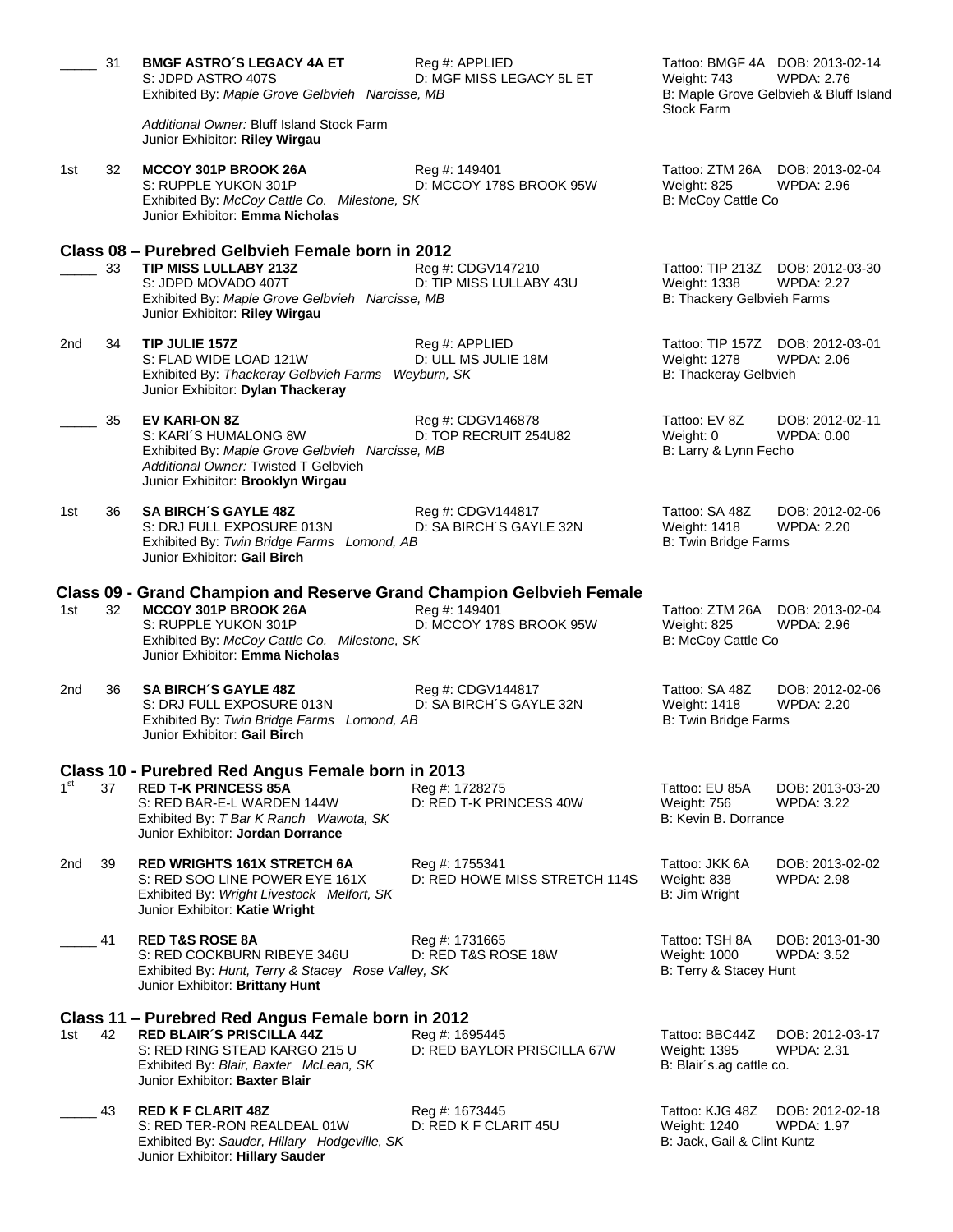| 2nd | 44 | <b>RED JEFFRIES MS PRIDE Z103</b><br>S: RED VGW GAME PLAN 816<br>Exhibited By: Six Mile Ranch Ltd. Fir Mountain, SK<br>Junior Exhibitor: Coy Gibson                                                                 | Reg #: 1714740<br>D: RED PRIDE OF SIX MILE 520R             | Tattoo: IMP 103Z<br>Weight: 1384<br><b>B: Six Mile Ranch</b>   | DOB: 2012-02-07<br>WPDA: 2.16        |
|-----|----|---------------------------------------------------------------------------------------------------------------------------------------------------------------------------------------------------------------------|-------------------------------------------------------------|----------------------------------------------------------------|--------------------------------------|
|     | 45 | <b>RED BLAIRSWEST SUGRLAND1Z</b><br>S: RED RING STEAD MARGO 443W<br>Exhibited By: Blairswest Land and Cattle<br>Junior Exhibitor: Maguire Blair                                                                     | Reg #: 1705805<br>D: RED BLAIR'S SUGAR LAND 5X<br>Drake, SK | Tattoo: MJNB1Z<br>Weight: 1502<br>B: Maguire blair             | DOB: 2012-02-01<br><b>WPDA: 2.32</b> |
|     | 46 | <b>RED LAURON DALMISTU 24Z</b><br>S: RED LAZY MC CC DETOUR 2W<br>Exhibited By: Lazy MC Angus Bassano, AB<br>Additional Owner: Lazy MC Angus<br>Additional Owner: Laurie Morasch<br>Junior Exhibitor: Laurie Morasch | Reg #: 1678444<br>D: RED LAURON HM DALMISTU 52M             | Tattoo: RLH 24Z<br>Weight: 0<br>B: Lauron Red Angus            | DOB: 2012-01-30<br>WPDA: 0.00        |
|     |    | Class 12 – Grand Champion and Reserve Grand Champion Red Angus Female                                                                                                                                               |                                                             |                                                                |                                      |
| 1st | 42 | <b>RED BLAIR'S PRISCILLA 44Z</b><br>S: RED RING STEAD KARGO 215 U<br>Exhibited By: Blair, Baxter McLean, SK<br>Junior Exhibitor: Baxter Blair                                                                       | Reg #: 1695445<br>D: RED BAYLOR PRISCILLA 67W               | Tattoo: BBC44Z<br>Weight: 1395<br>B: Blair's ag cattle co.     | DOB: 2012-03-17<br><b>WPDA: 2.31</b> |
| 2nd | 44 | <b>RED JEFFRIES MS PRIDE Z103</b><br>S: RED VGW GAME PLAN 816<br>Exhibited By: Six Mile Ranch Ltd. Fir Mountain, SK<br>Junior Exhibitor: Coy Gibson                                                                 | Reg #: 1714740<br>D: RED PRIDE OF SIX MILE 520R             | Tattoo: IMP 103Z<br>Weight: 1384<br><b>B: Six Mile Ranch</b>   | DOB: 2012-02-07<br><b>WPDA: 2.16</b> |
|     |    | Class 13 - Commercial Female born in 2013                                                                                                                                                                           |                                                             |                                                                |                                      |
| 1st | 47 | DVM MISS TWISTED SISTER 13A<br>S: ONE AND ONLY<br>Exhibited By: Miller Show Cattle Cremona, AB<br>Junior Exhibitor: Chase Miller                                                                                    | Reg #: R516153<br>D: DVM FRICTION 4800P                     | Tattoo: DVM 13A<br>Weight: 745<br><b>B: Miller Show Cattle</b> | DOB: 2013-03-13<br><b>WPDA: 3.08</b> |
|     | 48 | <b>ACROBAT</b>                                                                                                                                                                                                      | Reg #:                                                      | Tattoo:                                                        | DOB: 2013-02-15                      |
|     |    | S:<br>Exhibited By: Maple Grove Gelbvieh Narcisse, MB<br>Additional Owner: Brooklyn Wirgau<br>Junior Exhibitor: Riley Wirgau                                                                                        | D:                                                          | Weight: 0<br>B: Maple Grove Gelbvieh                           | WPDA: 0.00                           |
| 2nd | 49 | <b>WHITE LIGHTNING</b>                                                                                                                                                                                              | Reg #:                                                      | Tattoo:                                                        | DOB: 2013-02-04                      |
|     |    | S:<br>Exhibited By: Maple Grove Gelbvieh Narcisse, MB<br>Additional Owner: Brooklyn Wirgau<br>Junior Exhibitor: Brooklyn Wirgau                                                                                     | D:                                                          | Weight: 0<br>B: Maple Grove Gelbvieh                           | WPDA: 0.00                           |
|     |    | Class 14 - Commercial Female born in 2012                                                                                                                                                                           |                                                             |                                                                |                                      |
| 1st | 50 | <b>PROUD GIRL</b>                                                                                                                                                                                                   | Reg #: 430730                                               | Tattoo: BSMT<br>620Z                                           | DOB: 2012-04-03                      |
|     |    | S: UNTOUCHABLE<br>Exhibited By: Miller Show Cattle Cremona, AB<br>Junior Exhibitor: Chase Miller                                                                                                                    | D: PARTY GIRLS PRIDE                                        | Weight: 1230<br><b>B: Brad Smith</b>                           | WPDA: 2.10                           |
| 2nd | 51 | <b>FLYF JESSIE</b><br>S: FLYING F WHOMPER 968W<br>Exhibited By: Flying F Ranch Weyburn, SK<br>Junior Exhibitor: Jacey Fellner                                                                                       | $Reg#$ :<br>D: HEREFORD                                     | Tattoo:<br>Weight: 0<br>B: Flying F Ranch                      | DOB: 2012-03-23<br>WPDA: 0.00        |
|     | 52 | <b>SWEET TALKER</b><br>S: MAINNE<br>Exhibited By: Black Gold Simmentals Lloydminster, SK<br>Additional Owner: CanadianDonors.com<br>Junior Exhibitor: Toby Noble                                                    | Reg #: 00000<br>D: MAINTAINER                               | Tattoo: 00000<br>Weight: 0<br>B: Hunter Bros.                  | DOB: 2012-03-17<br><b>WPDA: 0.00</b> |
|     | 53 | <b>KAYOS</b><br>S: RED WRIGHTS RIPPER 1X<br>Exhibited By: Hunt, Terry & Stacey Rose Valley, SK<br>Junior Exhibitor: Brittany Hunt                                                                                   | $Reg#$ :<br>D: RED ANGUS X                                  | Tattoo: 51X<br>Weight: 0<br>B: Terry & Stacey Hunt             | DOB: 2012-02-22<br><b>WPDA: 0.00</b> |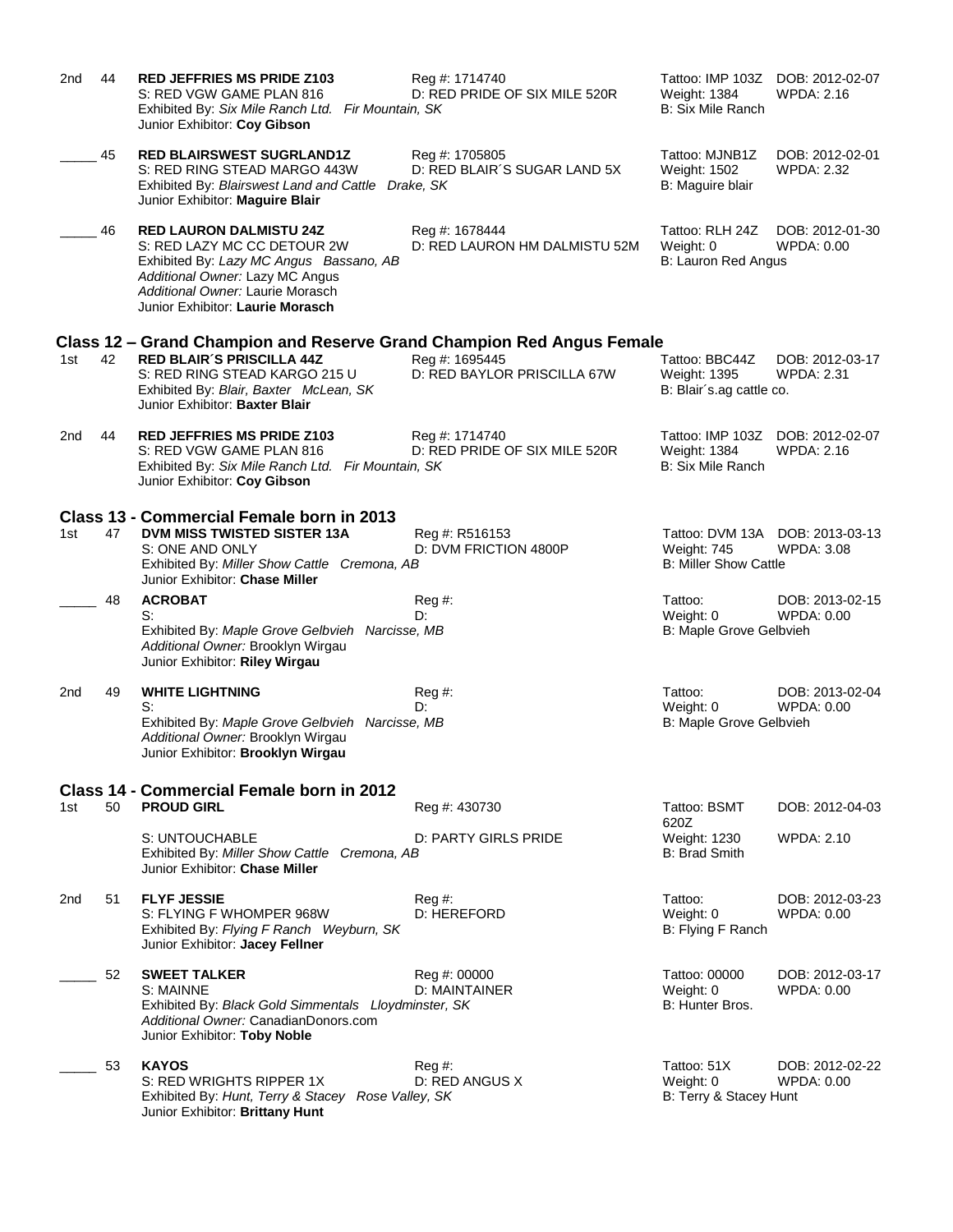|             |    | <b>Class 15 – Grand Champion and Reserve Grand Champion Commercial Female</b>                                                                                                                                                                    |                                                         |                                                                                |                                                                  |
|-------------|----|--------------------------------------------------------------------------------------------------------------------------------------------------------------------------------------------------------------------------------------------------|---------------------------------------------------------|--------------------------------------------------------------------------------|------------------------------------------------------------------|
| 1st         | 47 | DVM MISS TWISTED SISTER 13A<br>S: ONE AND ONLY<br>Exhibited By: Miller Show Cattle Cremona, AB                                                                                                                                                   | Reg #: R516153<br>D: DVM FRICTION 4800P                 | Tattoo: DVM 13A DOB: 2013-03-13<br>Weight: 745<br><b>B: Miller Show Cattle</b> | <b>WPDA: 3.08</b>                                                |
| 2nd         | 50 | Junior Exhibitor: Chase Miller<br><b>PROUD GIRL</b>                                                                                                                                                                                              | Reg #: 430730                                           | Tattoo: BSMT                                                                   | DOB: 2012-04-03                                                  |
|             |    | S: UNTOUCHABLE<br>Exhibited By: Miller Show Cattle Cremona, AB<br>Junior Exhibitor: Chase Miller                                                                                                                                                 | D: PARTY GIRLS PRIDE                                    | 620Z<br>Weight: 1230<br><b>B: Brad Smith</b>                                   | WPDA: 2.10                                                       |
|             | 54 | Class 16 – Purebred Hereford Female born in 2013<br><b>BLAIR ATHOL HIGH FALUTIN 117A</b><br>S: SQUARE-D PLAINSMAN 946Y<br>Exhibited By: Blair Athol Farms Arcola, SK<br>Additional Owner: Jeff & Debbie Paul<br>Junior Exhibitor: Christin Dixon | Reg #: C02984124<br>D: WSF LADY ONSTAR 829              | Weight: 788<br>B: Duncan Lees                                                  | Split 1<br>Tattoo: DVL 117A DOB: 2013-04-13<br><b>WPDA: 3.73</b> |
|             | 55 | <b>FOSTER'S BECKY 411A</b><br>S: HARVIE OVHF WALK HARD 154U<br>Exhibited By: Foster, Bennett Dropmore, AB<br>Junior Exhibitor: Bennett Foster                                                                                                    | Reg #: C02983453<br>D: GNF 13S CHARISMA 75U             | Tattoo: BSF 411A DOB: 2013-04-11<br>Weight: 651<br><b>B: Bennett Foster</b>    | WPDA: 3.06                                                       |
| 1st         | 56 | <b>GH UPTOWN ANGEL 181A</b><br>S: UPS UPTOWN                                                                                                                                                                                                     | Reg #: C02987780<br>D: GH ADAMS 796S DOMAN MISS<br>253W | Tattoo: HHK 181A DOB: 2013-03-22<br>Weight: 680                                | <b>WPDA: 2.92</b>                                                |
|             |    | Exhibited By: Hirsche Herefords and Angus LTD High River, AB<br>Additional Owner: Kelsey Hirsche<br>Additional Owner: Billy Paul<br>Junior Exhibitor: Billy Paul                                                                                 |                                                         | B: Hirsche Herefords and Angus Ltd.                                            |                                                                  |
| 2nd         | 57 | <b>GLENLEES 68Y KIM 37A</b><br>S: GLENLEES 50S RINGER 68Y<br>Exhibited By: Webber, Ashtyn Midale, SK<br>Junior Exhibitor: Ashtyn Webber                                                                                                          | Reg #: C02984496<br>D: REMITALL KIM ET 121S             | Tattoo: AHL 37A<br>Weight: 775<br>B: Corey George Lees                         | DOB: 2013-03-04<br>WPDA: 3.09                                    |
|             | 58 | 602U MOSAIC 303A                                                                                                                                                                                                                                 | Reg #: C02988432                                        | Tattoo: WAGG<br>303A                                                           | DOB: 2013-02-22                                                  |
|             |    | S: GH ADAMS MATCH POINT ET 602U<br>Exhibited By: Rocking G Land & Cattle Co. Gull Lake, SK<br>Additional Owner: Shayla Endicott<br>Junior Exhibitor: Shayla Endicott                                                                             | D: BCD 347P MISS STAR LASS 849U                         | Weight: 720<br>B: Brad Dallas                                                  | <b>WPDA: 2.76</b>                                                |
|             |    | Class 16 - Purebred Hereford Female born in 2013                                                                                                                                                                                                 |                                                         |                                                                                | <b>Split 2</b>                                                   |
|             | 59 | LV VICKY L 29A<br>S: TH 98T 755T VICTOR 42Y<br>Exhibited By: LV Farms Ltd. Midale, SK<br>Junior Exhibitor: Logan Martinson                                                                                                                       | Reg #: C02982366<br>D: DXB 10M VICKY 93R                | Tattoo: LM 29A<br>Weight: 667<br>B: Logan Martinson                            | DOB: 2013-02-21<br><b>WPDA: 2.55</b>                             |
| Finalist 60 |    | <b>J-BAR-B 1X MISS TRIBE 41A</b><br>S: J-BAR-B 52U TOMBSTONE ET 1X<br>Exhibited By: J Bar B Warner, AB<br>Additional Owner: Kyza Taylor<br>Junior Exhibitor: Kyza Taylor                                                                         | Reg #: C02981328<br>D: J-BAR-B NITRO MISS TRIBE 33X     | Tattoo: WBO 41A DOB: 2013-02-19<br>Weight: 876<br>B: John Lutz                 | <b>WPDA: 3.32</b>                                                |
| Finalist 61 |    | <b>MCCOY 31Y SUSIE 44A</b><br>S: TH 6M 755T PINNACLE 31Y<br>Exhibited By: McCoy Cattle Co. Milestone, SK<br>Junior Exhibitor: Megan Nicholas                                                                                                     | Reg #: C02981383<br>D: MCCOY R117 SUSIE ET 91X          | Tattoo: ZTM 44A<br>Weight: 710<br>B: McCoy Cattle Co.                          | DOB: 2013-02-10<br><b>WPDA: 2.60</b>                             |
|             | 62 | <b>BLAIR ATHOL T PEARL 9A</b><br>S: GLENLEES ECV 75R TONIC 89W<br>Exhibited By: Blair Athol Farms Arcola, SK<br>Additional Owner: Jeff & Debbie Paul<br>Junior Exhibitor: Kylee Dixon                                                            | Reg #: C02984411<br>D: JAC CONNIE ET 18X                | Tattoo: DVL 9A<br>Weight: 681<br><b>B: Charlton Farms</b>                      | DOB: 2013-02-09<br><b>WPDA: 2.49</b>                             |
|             | 63 | <b>BARE MISS ANTS IN MY PANTS 11A</b><br>S: BARE MR YOU TUBE 4Y<br>Exhibited By: Barefoot Polled Herefords Foisy, AB<br>Junior Exhibitor: Larissa Lupul                                                                                          | Reg #: C02982147<br>D: FCC 40U PARADISE 5X              | <b>Weight: 705</b><br>B: Larissa Lupul                                         | Tattoo: BARE 11A DOB: 2013-02-04<br><b>WPDA: 2.53</b>            |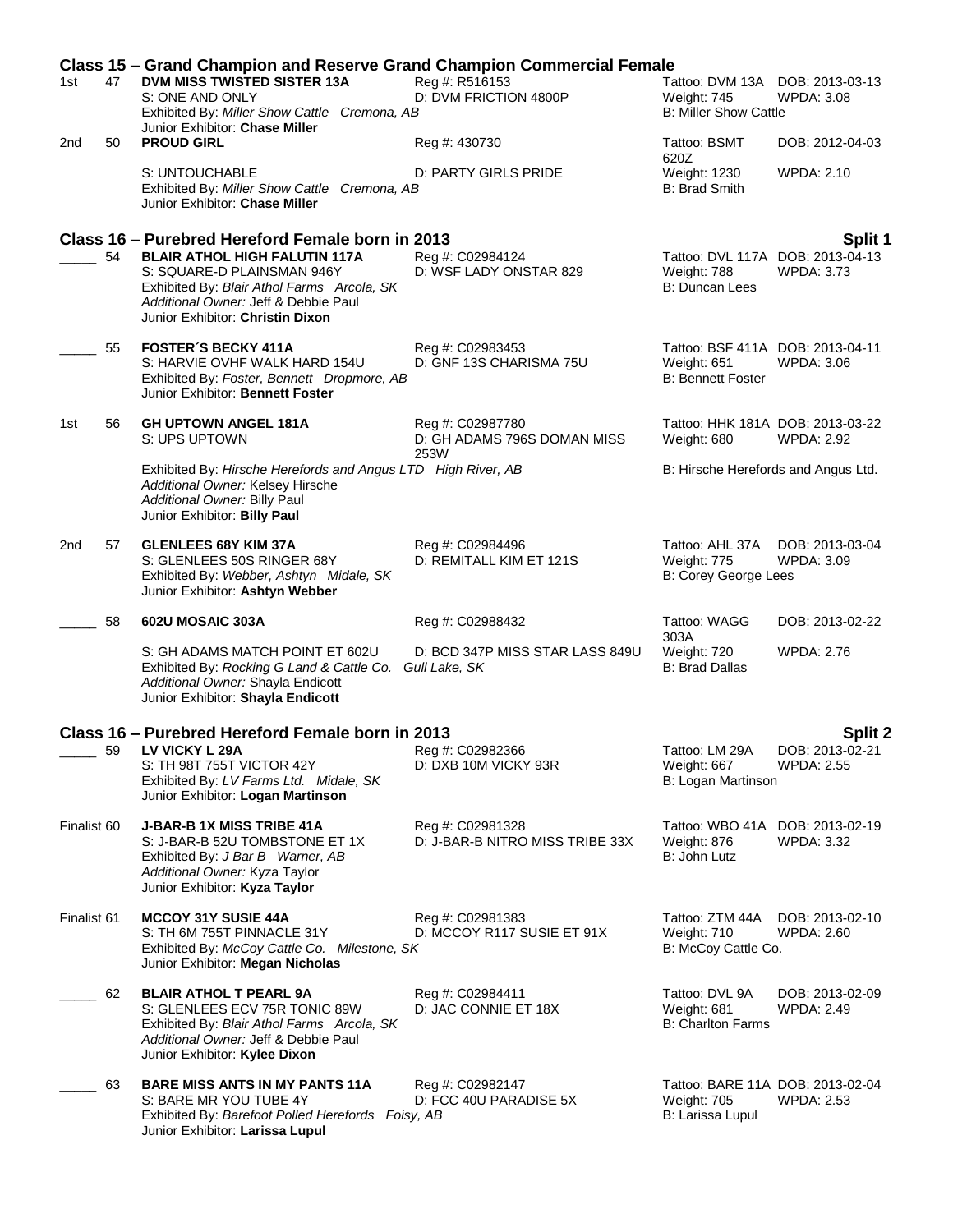|     | 64 | <b>GH UPTOWN DESTINY 25A</b><br>S: UPS UPTOWN ET<br>Exhibited By: Hirsche Herefords and Angus LTD High River, AB<br>Additional Owner: Ken Paul<br>Junior Exhibitor: Ken Paul                                    | Reg #: C02987775<br>D: ANL BP 3D DESIRE 20S             | Tattoo: GAH 25A DOB: 2013-01-14<br>Weight: 762<br>B: Hirsche Herefords and Angus Ltd. | <b>WPDA: 2.54</b>                    |
|-----|----|-----------------------------------------------------------------------------------------------------------------------------------------------------------------------------------------------------------------|---------------------------------------------------------|---------------------------------------------------------------------------------------|--------------------------------------|
| 1st | 57 | Class 17 – Champion and Reserve Champion Hereford Female born 2013<br><b>GLENLEES 68Y KIM 37A</b><br>S: GLENLEES 50S RINGER 68Y<br>Exhibited By: Webber, Ashtyn Midale, SK<br>Junior Exhibitor: Ashtyn Webber   | Reg #: C02984496<br>D: REMITALL KIM ET 121S             | Tattoo: AHL 37A<br>Weight: 775<br>B: Corey George Lees                                | DOB: 2013-03-04<br><b>WPDA: 3.09</b> |
| 2nd | 56 | <b>GH UPTOWN ANGEL 181A</b><br>S: UPS UPTOWN                                                                                                                                                                    | Reg #: C02987780<br>D: GH ADAMS 796S DOMAN MISS<br>253W | Tattoo: HHK 181A DOB: 2013-03-22<br>Weight: 680                                       | <b>WPDA: 2.92</b>                    |
|     |    | Exhibited By: Hirsche Herefords and Angus LTD High River, AB<br>Additional Owner: Kelsey Hirsche<br>Additional Owner: Billy Paul<br>Junior Exhibitor: Billy Paul                                                |                                                         | B: Hirsche Herefords and Angus Ltd.                                                   |                                      |
|     |    | Class 18 - Purebred Hereford Female born in 2012                                                                                                                                                                |                                                         |                                                                                       |                                      |
|     | 65 | <b>BCD81T XANTRA 289Z</b>                                                                                                                                                                                       | Reg #: PC02968931                                       | Tattoo: BCDO<br>289Z                                                                  | DOB: 2012-03-30                      |
|     |    | S: REMITALL TERRA COTTA 81T<br>Exhibited By: Blair Athol Farms Arcola, SK<br>Junior Exhibitor: Kylee Dixon                                                                                                      | D: BCD XANTRA 020X                                      | Weight: 1178<br>B: Bradley C Dallas                                                   | <b>WPDA: 2.00</b>                    |
|     | 66 | <b>SQUARE-D TANJA 58Z</b><br>S: GHR TAURUS 4J 42T<br>Exhibited By: Blaschuck, Mikayla Chaplin, SK<br>Junior Exhibitor: Mikayla Blaschuk                                                                         | Reg #: C02971695<br>D: RAF ROSE 458S                    | Tattoo: SAZ 58Z<br>Weight: 1496<br>B: James Spencer Duke                              | DOB: 2012-03-18<br><b>WPDA: 2.49</b> |
| 2nd | 67 | <b>BLAIR ATHOL 70X MY GIRL 34Z</b><br>S: STAR MARKET INDEX 70X ET<br>Exhibited By: Blair Athol Farms Arcola, SK<br>Junior Exhibitor: Christin Dixon                                                             | Reg #: C02970395<br>D: BLAIR ATHOL 13 KISSES 17T        | Tattoo: DVL 34Z<br>Weight: 1285<br>B: Duncan Lees                                     | DOB: 2012-02-28<br><b>WPDA: 2.07</b> |
|     | 68 | <b>CB 122L LADY B 222Z</b><br>S: REMITALL ONLINE 122L<br>Exhibited By: Cayley Cattle Co. Princeton, BC<br>Additional Owner: Shar-Lo Farms<br>Junior Exhibitor: Cayley Brown                                     | Reg #: C02966765<br>D: WLB 36N BETH ET 452S             | Tattoo: CB 222Z<br>Weight: 1695<br>B: Caylynne Brown                                  | DOB: 2012-02-22<br><b>WPDA: 2.70</b> |
|     | 69 | <b>J-BAR-B TM MISS TIER 6 37Z</b><br>S: HARVIE TAILOR MADE ET 7W<br>Exhibited By: J Bar B Warner, AB<br>Additional Owner: Katrina Taylor<br>Junior Exhibitor: Katrina Taylor                                    | Reg #: C02965888<br>D: J-BAR-B 31N MISS TIER 5 49S      | Tattoo: WBO 37Z DOB: 2012-02-21<br>Weight: 1348<br>B: John Lutz                       | <b>WPDA: 2.15</b>                    |
|     | 70 | <b>JAC KANDY 5Z</b><br>S: GLENLEES ECV 75R TONIC 89W<br>Exhibited By: Charlton Farms Weyburn, SK<br>Additional Owner: Matthew Charlton<br>Junior Exhibitor: Matthew Charlton                                    | Reg #: P C02972526<br>D: JAC THR KANDY 6W               | Tattoo: JAC 5Z<br>Weight: 1458<br><b>B: Charlton Farms</b>                            | DOB: 2012-02-16<br>WPDA: 2.30        |
| 1st | 71 | <b>GH 7101 NIKIA 8Z</b><br>S: UPS JT NEON 7101 1ET<br>Exhibited By: Hirsche Herefords and Angus LTD High River, AB<br>Additional Owner: Billy Paul<br>Junior Exhibitor: Billy Paul                              | Reg #: C02966711<br>D: GH ADAMS RAMBO NIKIA ET 423T     | Tattoo: GAH 8Z<br>Weight: 1440<br>B: Hirsche Herefords and Angus Ltd.                 | DOB: 2012-01-07<br><b>WPDA: 2.14</b> |
| 1st | 57 | Class 19 – Grand Champion and Reserve Grand Champion Hereford Female<br><b>GLENLEES 68Y KIM 37A</b><br>S: GLENLEES 50S RINGER 68Y<br>Exhibited By: Webber, Ashtyn Midale, SK<br>Junior Exhibitor: Ashtyn Webber | Reg #: C02984496<br>D: REMITALL KIM ET 121S             | Tattoo: AHL 37A<br>Weight: 775<br>B: Corey George Lees                                | DOB: 2013-03-04<br><b>WPDA: 3.09</b> |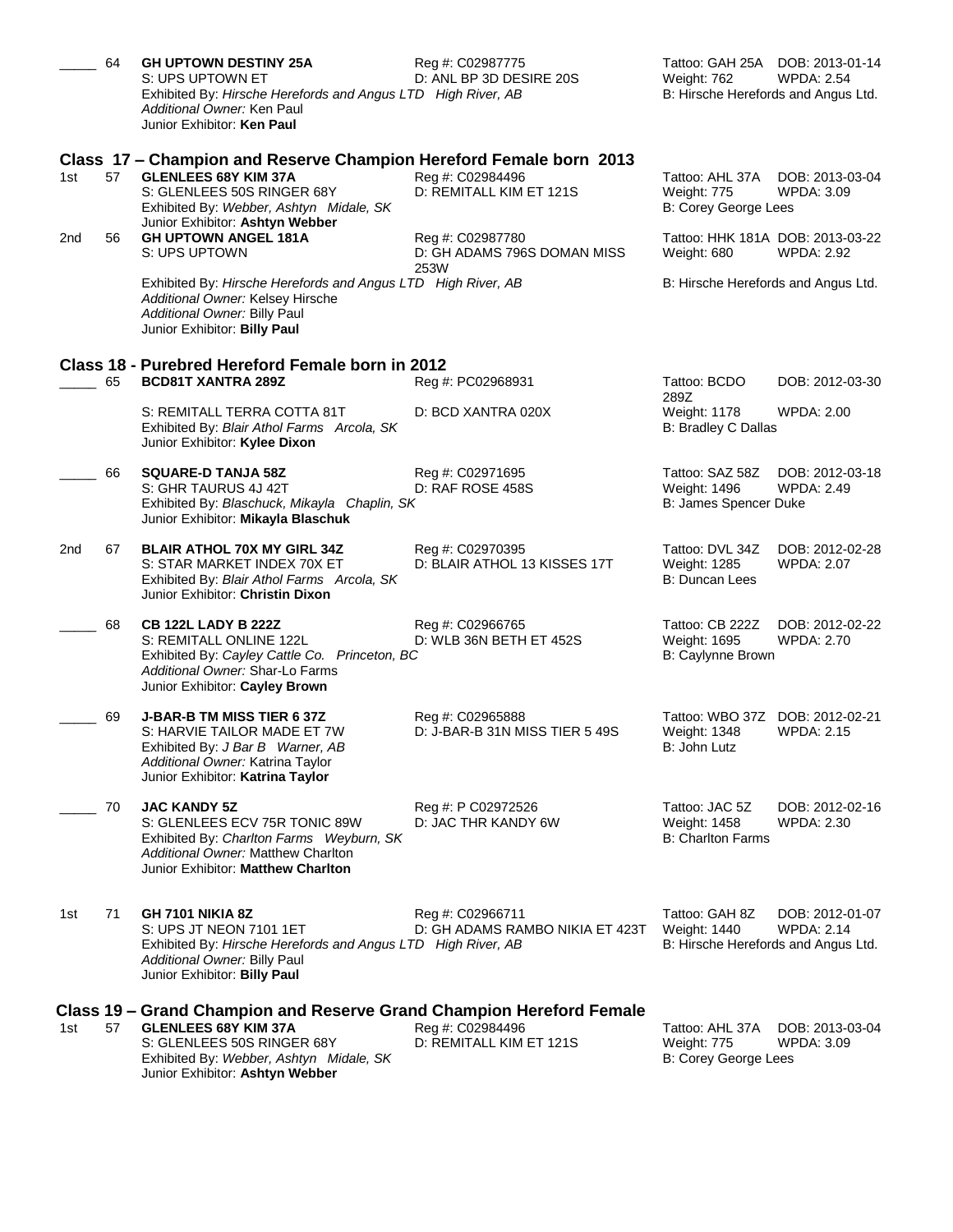| 2nd         | 56 | <b>GH UPTOWN ANGEL 181A</b><br>S: UPS UPTOWN                                                                                                                                                   | Reg #: C02987780<br>D: GH ADAMS 796S DOMAN MISS<br>253W | Tattoo: HHK 181A DOB: 2013-03-22<br>Weight: 680                                                         | <b>WPDA: 2.92</b>                                                                      |
|-------------|----|------------------------------------------------------------------------------------------------------------------------------------------------------------------------------------------------|---------------------------------------------------------|---------------------------------------------------------------------------------------------------------|----------------------------------------------------------------------------------------|
|             |    | Exhibited By: Hirsche Herefords and Angus LTD High River, AB<br>Additional Owner: Kelsey Hirsche<br>Additional Owner: Billy Paul<br>Junior Exhibitor: Billy Paul                               |                                                         | B: Hirsche Herefords and Angus Ltd.                                                                     |                                                                                        |
|             | 72 | Class 20 - Purebred Black Angus Female born in 2013<br><b>MERIT FLORA 3108</b><br>S: MERIT 77X<br>Exhibited By: Merit Cattle Co. Radville, SK<br>Junior Exhibitor: Garrett Liebreich           | Reg #: 1745931<br>D: MERIT FLORA 6081                   | Tattoo: TJL 3108A DOB: 2013-02-23<br>Weight: 767<br>B: Trent & Janelle Liebreich - Merit<br>Catttle Co. | Split 1<br><b>WPDA: 2.95</b>                                                           |
|             | 73 | S7R THE LITTLE BLACK DRESS 56A<br>S: A A R TEN X 7008 S A<br>Exhibited By: Section 7 Ranch Rocanville, SK<br>Junior Exhibitor: Alexis Decorby                                                  | Reg #: 1737479<br>D: S7R 77W FERN 50Y                   | Tattoo: AKX 56A<br>Weight: 927<br>B: Section 7 Ranch                                                    | DOB: 2013-02-21<br><b>WPDA: 3.52</b>                                                   |
|             | 38 | <b>SIX MILE LASSIE 517A</b><br>S: CONNEALY COMPLETE 8454<br>Exhibited By: Six Mile Ranch Ltd. Fir Mountain, SK<br>Junior Exhibitor: Coy Gibson                                                 | Reg #: 1736825<br>D: LASSIE OF PEAK DOT 703T            | Tattoo: SIXM 517A DOB: 2013-02-13<br>Weight: 822<br><b>B: Six Mile Ranch</b>                            | <b>WPDA: 3.04</b>                                                                      |
|             | 74 | <b>HI LOW ROSEBUD 7A</b><br>S: SAV PIONEER 7301<br>Exhibited By: Hi Low Angus Lumsden, SK<br>Additional Owner: Lindsay Curtis<br>Junior Exhibitor: Lindsay Curtis                              | Reg #: 1757607<br>D: HI LOW ROSEBUD 4Y                  | Tattoo: HTD 7A<br>Weight: 778<br>B: Dan T. Howell                                                       | DOB: 2013-02-03<br><b>WPDA: 2.78</b>                                                   |
|             | 40 | <b>NU-HORIZON DUCHESS 313A</b><br>S: BC LOOKOUT 7024<br>Exhibited By: Nu-Horizon Angus Lipton, SK<br>Junior Exhibitor: Kodie Doetzel                                                           | Reg #: 1719042<br>D: NU HORIZON 134Y                    | Tattoo: TK 313A<br>Weight: 741<br>B: Nu-Horizon Angus                                                   | DOB: 2013-01-30<br>WPDA: 2.61                                                          |
| Finalist 75 |    | <b>JENN'S 1406 FAY 135A</b><br>S: EXAR FIRST CLASS 1406B<br>Exhibited By: Jones, Jennifer Lloydminster, SK<br>Junior Exhibitor: Jennifer Jones                                                 | Reg #: 1748872<br>D: JEN 527S FAY 106X                  | Tattoo: JENJ 135A DOB: 2013-01-24<br>Weight: 843<br><b>B: Jennifer Jones</b>                            | <b>WPDA: 2.89</b>                                                                      |
|             | 76 | <b>MISS BANDURA PRINCESS 37A</b><br>S: BANDURA MASTER PIECE 9X<br>Exhibited By: Bandura Ranches Duchess,, AB<br>Junior Exhibitor: Jordon Bandura                                               | Reg #: 1762734<br>D: EXAR PRINCESS 0079                 | Tattoo: BAN 37A DOB: 2013-01-24<br>Weight: 893<br>B: Joe & Sandy Bandura                                | WPDA: 3.06                                                                             |
|             | 77 | JUSTAMERE 244Y BLACKBIRD 423A                                                                                                                                                                  | Reg #: 1748576                                          | Tattoo: TYRA                                                                                            | DOB: 2013-01-23                                                                        |
|             |    | S: JUSTAMERE 422 IMPACT 244Y<br>Exhibited By: Justamere Farms Lloydminster, SK<br>Additional Owner: Tyra Fox<br>Additional Owner: Justamere Farms<br>Junior Exhibitor: Tyra Fox                | D: EXAR BLACKBIRD 1916                                  | 423A<br>Weight: 873<br>B: Tyra Fox                                                                      | <b>WPDA: 2.98</b>                                                                      |
| Finalist 78 |    | <b>JUSTAMERE 40 MISTRESS 420A</b><br>S: EXAR PAY STUB 40 5S<br>Exhibited By: Justamere Farms Lloydminster, SK<br>Additional Owner: Justamere Farms<br>Junior Exhibitor: <b>Jim Fox</b>         | Reg #: 1764698<br>D: JUSTAMERE 253 BESSIE 937T          | Tattoo: AFA 420A DOB: 2013-01-21<br>Weight: 958<br><b>B: Justamere Farms</b>                            | <b>WPDA: 3.25</b>                                                                      |
|             | 79 | Class 20 - Purebred Black Angus Female born in 2013<br><b>NORTHERN VIEW RUTH 88A</b><br>S: CONNEALY THUNDER<br>Exhibited By: Northern View Angus Neudorf, SK<br>Junior Exhibitor: Alexis Frick | Reg #: 1744132<br>D: NORTHERN VIEW RUTH 84S             | Tattoo: FTA 88A<br>Weight: 899<br>Frick                                                                 | Split 2<br>DOB: 2013-01-15<br><b>WPDA: 3.01</b><br>B: Northern View Angus-Troy and Amy |
| Finalist 80 |    | <b>DMM BLACKCAP ESSENCE 22A</b><br>S: DMM RIPTIDE 27Y<br>Exhibited By: Syrnyk, Raina Ethelbert, MB<br>Junior Exhibitor: Raina Syrnyk                                                           | Reg #: 1747216<br>D: DMM BLACKCAP ESSENCE 2P            | Tattoo: DMM 22A DOB: 2013-01-15<br>Weight: 876<br><b>B: Miller Wilson Angus</b>                         | <b>WPDA: 2.93</b>                                                                      |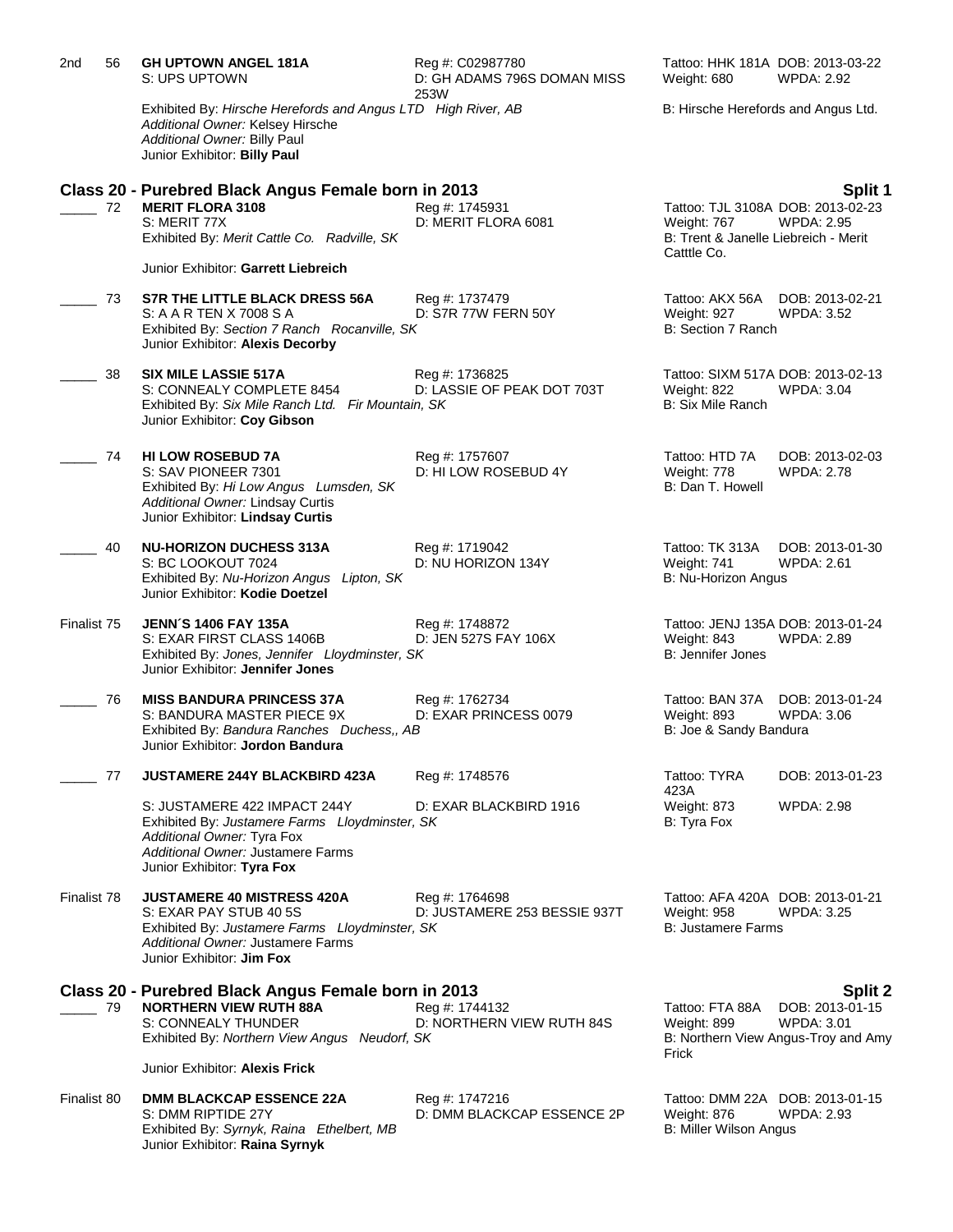|             | 81 | JUSTAMERE 0562B BLACKBIRD 407A<br>S: EXAR UPSHOT 0562B<br>Exhibited By: Justamere Farms Lloydminster, SK<br>Additional Owner: Justamere Farms<br>Junior Exhibitor: Jorja Fox                                           | Reg #: 1755727<br>D: EXAR BLACKBIRD 630 R3                   | Tattoo: AFA 407A DOB: 2013-01-13<br>Weight: 838<br><b>B: Justamere Farms</b>              | <b>WPDA: 2.77</b>                                                           |
|-------------|----|------------------------------------------------------------------------------------------------------------------------------------------------------------------------------------------------------------------------|--------------------------------------------------------------|-------------------------------------------------------------------------------------------|-----------------------------------------------------------------------------|
|             | 82 | <b>MHL ESTHER 5A</b><br>S: MVF DATELINE 68U<br>Exhibited By: Mokelky Holdings Ltd. Lampman, SK<br>Junior Exhibitor: Chad Mokelky                                                                                       | Reg #: 1765469<br>D: GBT ESTHER 61N                          | Tattoo: MHL 5A<br>Weight: 746<br>B: Mokelky Holdings Ltd.                                 | DOB: 2013-01-10<br><b>WPDA: 2.45</b>                                        |
| Finalist 83 |    | <b>MVF PRIDE 4A</b><br>S: SOUTHLAND THRILLER 83X<br>Exhibited By: Jackson, Chance Sedley, SK<br>Junior Exhibitor: Chance Jackson                                                                                       | Reg #: 1721713<br>D: MVF PRIDE 302T                          | Tattoo: ABA 4A<br>Weight: 855<br><b>B: Mountain View Farms</b>                            | DOB: 2013-01-08<br><b>WPDA: 2.79</b>                                        |
|             | 84 | DKF MISS BRANDY FIRECRACKER 1A<br>S: RED U-2 ILLICIT 423P<br>Exhibited By: DKF Red Angus Gladmar, SK<br>Junior Exhibitor: Brandy Fettes                                                                                | Reg #: 1764712<br>D: DKF MISS BRANDY POWERUP 10Y Weight: 827 | Tattoo: DKFB 1A DOB: 2013-01-07<br>B: DKF Angus (Brandy Fettes)                           | WPDA: 2.69                                                                  |
|             | 85 | <b>FREYBURN RALLY MISSIE 6A</b><br>S: GDAR SVF TRAVELER 228D<br>Exhibited By: Freyburn Angus Farms Oxbow, SK<br>Junior Exhibitor: Reegan Frey                                                                          | Reg #: 1752220<br>D: FREYBURN RALLY MISSIE 8U                | Tattoo: RF 6A<br>Weight: 737<br>B: Jason R Frey                                           | DOB: 2013-01-03<br><b>WPDA: 2.37</b>                                        |
|             | 86 | <b>NORTHERN VIEW ATALANTA 72A</b><br>S: NORTHERN VIEW UPWARD 93Y<br>Exhibited By: Northern View Angus Neudorf, SK<br>Junior Exhibitor: Martina Tibble                                                                  | Reg #: 1744120<br>D: NORTHERN VIEW ATALANTA 88X              | Tattoo: FTA 72A<br>Weight: 906<br>Frick                                                   | DOB: 2013-01-02<br><b>WPDA: 2.90</b><br>B: Northern View Angus-Troy and Amy |
|             |    |                                                                                                                                                                                                                        |                                                              |                                                                                           |                                                                             |
| 1st         | 75 | Class 21 - Champion and Reserve Champion Black Angus Female Born 201<br><b>JENN'S 1406 FAY 135A</b><br>S: EXAR FIRST CLASS 1406B<br>Exhibited By: Jones, Jennifer Lloydminster, SK<br>Junior Exhibitor: Jennifer Jones | Reg #: 1748872<br>D: JEN 527S FAY 106X                       | Tattoo: JENJ 135A DOB: 2013-01-24<br>Weight: 843<br><b>B: Jennifer Jones</b>              | <b>WPDA: 2.89</b>                                                           |
| 2nd         | 78 | <b>JUSTAMERE 40 MISTRESS 420A</b><br>S: EXAR PAY STUB 40 5S<br>Exhibited By: Justamere Farms Lloydminster, SK<br>Additional Owner: Justamere Farms<br>Junior Exhibitor: Jim Fox                                        | Reg #: 1764698<br>D: JUSTAMERE 253 BESSIE 937T               | Tattoo: AFA 420A DOB: 2013-01-21<br>Weight: 958<br><b>B: Justamere Farms</b>              | <b>WPDA: 3.25</b>                                                           |
|             |    | Class 22 - Purebred Black Angus Female born in 2012                                                                                                                                                                    |                                                              |                                                                                           | Split 1                                                                     |
|             | 87 | <b>CHAMPION HILL GEORGINA 8229</b><br>S: S A V BISMARCK 5682<br>Exhibited By: Enright Farms Renfrew, ON<br>Junior Exhibitor: Will Pilgrim                                                                              | Reg #: 1731037<br>D: CHAMPION HILL GEORGINA 6630             | Tattoo: IMP 8229Z DOB: 2012-07-03<br><b>Weight: 1309</b><br><b>B: CHAMPION HILL ANGUS</b> | WPDA: 2.64                                                                  |
|             | 88 | <b>BAR-H EVENING TINGE 36Z</b><br>S: HF DONE DEAL 64T<br>Exhibited By: Bar-H Land & Cattle Co. Langenburg, SK<br>Junior Exhibitor: John Hogberg                                                                        | Reg #: 1705340<br>D: HF TIBBIE 196S                          | Tattoo: AHPC 36Z DOB: 2012-04-15<br>Weight: 1397<br>B: Bar-H Land & Cattle Co.            | WPDA: 2.43                                                                  |
|             | 89 | <b>HI LOW MISS MORRISON 42Z</b><br>S: CRESCENT CREEK IDEAL 28X<br>Exhibited By: Hi Low Angus Lumsden, SK<br><b>Additional Owner: Lindsay Curtis</b><br>Junior Exhibitor: Lindsay Curtis                                | Reg #: 1709245<br>D: B.B.A.R. MISS MORRISON 5118             | Tattoo: HTD 42Z<br>Weight: 0<br>B: Dan T. Howell                                          | DOB: 2012-03-14<br>WPDA: 0.00                                               |
|             | 90 | SY POSTIVELY COOL 64Z<br>S: BUSHS COOL RUNNINGS<br>Exhibited By: Symens Land and Cattle Co. Claresholm, AB<br>Junior Exhibitor: Colton Symens                                                                          | Reg #: 1698548<br>D: SOUTHLAND DANA 64U                      | Tattoo: WYF 64Z DOB: 2012-03-03<br>Weight: 1722<br>B: Symens Land and Cattle Co           | WPDA: 2.79                                                                  |
| Finalist 91 |    | <b>MERIT PRIDE 2080</b><br>S: MERIT COURAGE 148X<br>Exhibited By: Merit Cattle Co. Radville, SK<br>Junior Exhibitor: Carson Liebreich                                                                                  | Reg #: 1684414<br>D: MERIT PRIDE 4189                        | Tattoo: TJL 2080Z DOB: 2012-02-28<br><b>Weight: 1492</b><br>B: Trent & Janelle Liebreich  | <b>WPDA: 2.40</b>                                                           |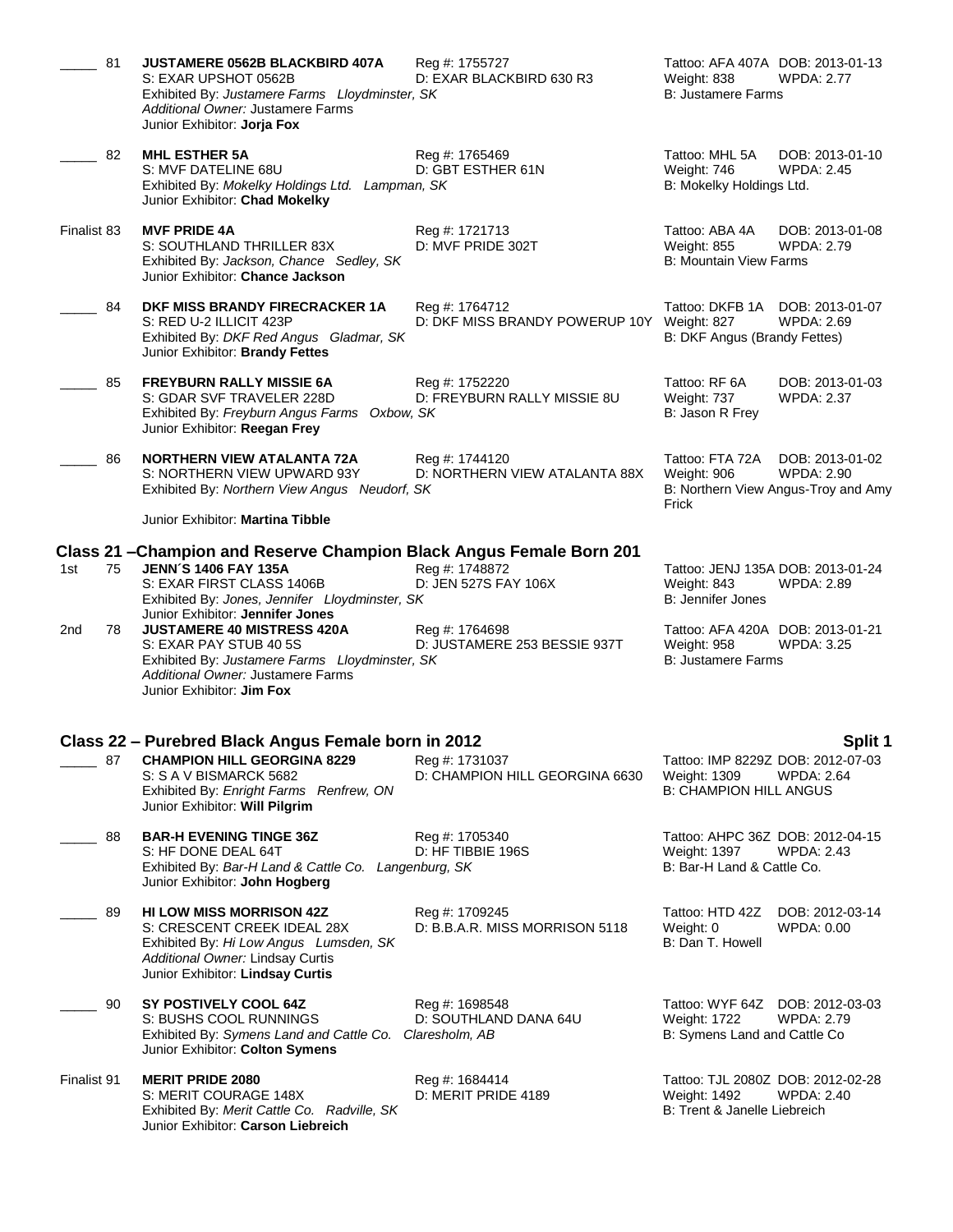| Finalist 92 |    | <b>MERIT COUNTESS 2027</b><br>S: MERIT JUSTICE 41X<br>Exhibited By: Merit Cattle Co. Radville, SK<br>Junior Exhibitor: Macey Liebreich                                                                                                             | Reg #: 1684384<br>D: MERIT COUNTESS 5072       | Tattoo: TJL 2027Z DOB: 2012-02-17<br>Weight: 1530<br><b>WPDA: 2.42</b><br>B: Trent & Janelle Liebreich                  |
|-------------|----|----------------------------------------------------------------------------------------------------------------------------------------------------------------------------------------------------------------------------------------------------|------------------------------------------------|-------------------------------------------------------------------------------------------------------------------------|
|             | 93 | Class 22 - Purebred Black Angus Female born in 2012<br><b>PECKOVER MAXINE 60Z</b><br>S: HILL HAVEN SUMMIT 5X<br>Exhibited By: Kristjansson Farms Forrest, MB<br>Additional Owner: Jason Cook<br>Junior Exhibitor: Justin Kristjansson              | Reg #: F689878<br>D: GLENFORD MAXINE 60W       | Split 2<br>DOB: 2012-02-11<br>Tattoo: 60Z<br><b>WPDA: 1.96</b><br>Weight: 1252<br><b>B: Charles Peckover</b>            |
|             | 95 | JUSTAMERE 336U DESIRE 321Z<br>S: JUSTAMERE 406S PANAMA JACK 336U D: JUSTAMERE 3337 DESIRE 122X<br>Exhibited By: Justamere Farms Lloydminster, SK<br>Additional Owner: Justamere Farms<br>Junior Exhibitor: Jon Fox V                               | Reg #: 1682844                                 | Tattoo: AFA 321Z DOB: 2012-02-06<br>Weight: 1462<br><b>WPDA: 2.27</b><br><b>B: Justamere Farms</b>                      |
| Finalist 96 |    | JUSTAMERE 499U FAY 307Z<br>S: JUSTAMERE 406S BELL RINGER 499U D: JUSTAMERE 665P FAY 869T<br>Exhibited By: Justamere Farms Lloydminster, SK<br>Additional Owner: Justamere Farms<br>Additional Owner: Express Ranches<br>Junior Exhibitor: Tyra Fox | Reg #: 1682836                                 | Tattoo: AFA 307Z DOB: 2012-01-20<br>Weight: 1668<br><b>WPDA: 2.52</b><br><b>B: Justamere Farms</b>                      |
|             | 97 | <b>NORTHERN VIEW RUTH 82Z</b><br>S: SITZ UPWARD 307R<br>Exhibited By: Northern View Angus Neudorf, SK                                                                                                                                              | Reg #: 1671050<br>D: NORTHERN VIEW RUTH 84S    | Tattoo: FTA 82Z<br>DOB: 2012-01-13<br><b>WPDA: 2.27</b><br>Weight: 1514<br>B: Northern View Angus-Troy and Amy<br>Frick |
|             | 98 | Junior Exhibitor: Talon Frick<br><b>DMM BLACKBIRD 8Z</b><br>S: DMM DYNASTY 0CG<br>Exhibited By: Syrnyk, Raina Ethelbert, MB<br>Junior Exhibitor: Raina Syrnyk                                                                                      | Reg #: 1703179<br>D: SOUTHERN OX BLACKBIRD 12J | Tattoo: DMM 8Z<br>DOB: 2012-01-09<br>Weight: 1429<br>WPDA: 2.13<br><b>B: Miller Wilson Angus</b>                        |
| Finalist 99 |    | <b>EXAR CASSIE 2014</b><br>S: DAMERON FIRST CLASS<br>Exhibited By: Mainstream Genetics Watrous, SK<br>Junior Exhibitor: Davis Schmidt                                                                                                              | Reg #: 1707079<br>D: HERITAGE 017P CASSIE 6035 | Tattoo: IMP 2014Z DOB: 2012-01-08<br>Weight: 1654<br><b>WPDA: 2.46</b><br>B: Ryan A. Callahan                           |
|             |    | Class 23 -Champion and Reserve Champion Black Angus Female Born 2012                                                                                                                                                                               |                                                |                                                                                                                         |
| 1st         | 92 | <b>MERIT COUNTESS 2027</b><br>S: MERIT JUSTICE 41X<br>Exhibited By: Merit Cattle Co. Radville, SK<br>Junior Exhibitor: Garrett Liebreich                                                                                                           | Reg #: 1684384<br>D: MERIT COUNTESS 5072       | Tattoo: TJL 2027Z DOB: 2012-02-17<br>Weight: 1530<br><b>WPDA: 2.42</b><br>B: Trent & Janelle Liebreich                  |
| 2nd         | 91 | <b>MERIT PRIDE 2080</b><br>S: MERIT COURAGE 148X<br>Exhibited By: Merit Cattle Co. Radville, SK<br>Junior Exhibitor: Carson Liebreich                                                                                                              | Reg #: 1684414<br>D: MERIT PRIDE 4189          | Tattoo: TJL 2080Z DOB: 2012-02-28<br><b>WPDA: 2.40</b><br>Weight: 1492<br>B: Trent & Janelle Liebreich                  |
|             |    | Class 24 – Grand Champion and Reserve Grand Champion Black Angus Female                                                                                                                                                                            |                                                |                                                                                                                         |
| 1st         | 92 | <b>MERIT COUNTESS 2027</b><br>S: MERIT JUSTICE 41X<br>Exhibited By: Merit Cattle Co. Radville, SK<br>Junior Exhibitor: Garrett Liebreich                                                                                                           | Reg #: 1684384<br>D: MERIT COUNTESS 5072       | Tattoo: TJL 2027Z DOB: 2012-02-17<br>Weight: 1530<br><b>WPDA: 2.42</b><br>B: Trent & Janelle Liebreich                  |
| 2nd         | 91 | <b>MERIT PRIDE 2080</b><br>S: MERIT COURAGE 148X<br>Exhibited By: Merit Cattle Co. Radville, SK<br>Junior Exhibitor: Carson Liebreich                                                                                                              | Reg #: 1684414<br>D: MERIT PRIDE 4189          | Tattoo: TJL 2080Z DOB: 2012-02-28<br>Weight: 1492<br>WPDA: 2.40<br>B: Trent & Janelle Liebreich                         |
|             |    | Class 25 – Purebred Charolais Female born in 2013                                                                                                                                                                                                  |                                                |                                                                                                                         |
| 2nd         |    | 100 LAE AMETHYST 335A<br>S: SPARROWS LANDMARK 963W<br>Exhibited By: Horseshoe E Charolais Kenaston, SK                                                                                                                                             | Reg #: FC402435<br>D: LAE PUCKER UP 929W       | Tattoo: LAE 335A DOB: 2013-01-25<br>Weight: 904<br>WPDA: 3.13<br>B: Horseshoe E Charolais                               |

Junior Exhibitor: **Shae-Lynn Evans**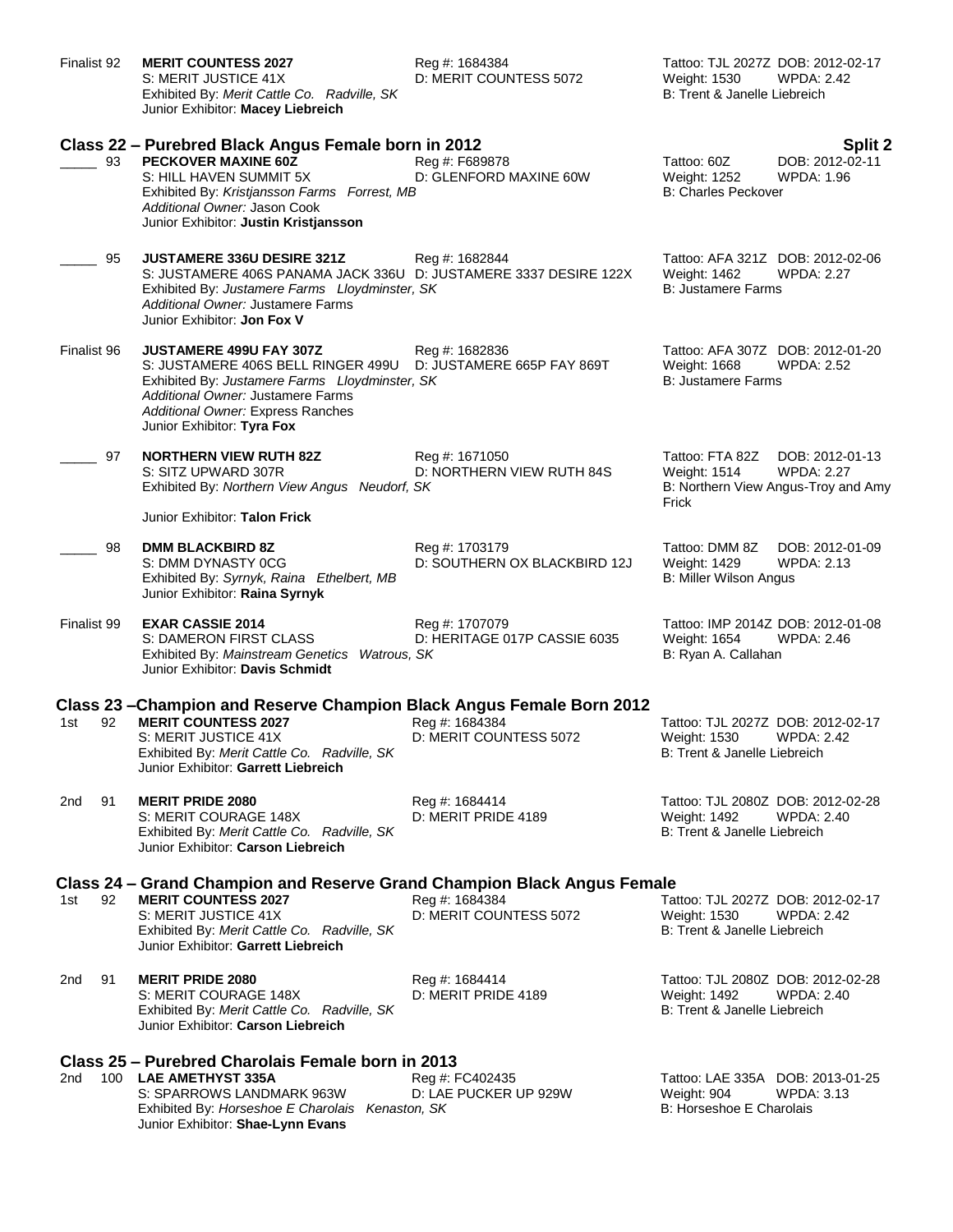| 101        | <b>SVY STARSTRUCK 324A</b><br>S: SVY BLITZ<br>Exhibited By: Serhienko/Voegeli Cattle Co. Maymont, SK<br>Junior Exhibitor: Cassidy Serhienko                                                                     | Reg #: PFC402483<br>D: SVY STARSTRUCK 987W         | Tattoo: SVY 324A DOB: 2013-01-14<br><b>WPDA: 3.30</b><br>Weight: 989<br>B: Serhienko/Voegeli Cattle Co.  |
|------------|-----------------------------------------------------------------------------------------------------------------------------------------------------------------------------------------------------------------|----------------------------------------------------|----------------------------------------------------------------------------------------------------------|
|            | 102 LAE ANGEL EYES 310A<br><b>S: MERIT ROUNDUP</b><br>Exhibited By: Horseshoe E Charolais Kenaston, SK<br>Junior Exhibitor: Calina Evans                                                                        | Reg #: FC402434<br>D: LAE LADY PUFF 163Y           | Tattoo: LAE 310A DOB: 2013-01-12<br><b>WPDA: 3.23</b><br><b>Weight: 975</b><br>B: Horseshoe E Charolais  |
|            | 103 SVY STARSTRUCK 315A<br>S: TR FIREWATER<br>Exhibited By: Serhienko/Voegeli Cattle Co. Maymont, SK<br>Junior Exhibitor: Katie Serhienko                                                                       | Reg #: PEFC402487<br>D: SVY STARSTRUCK 8X          | Tattoo: SVY 315A DOB: 2013-01-07<br><b>WPDA: 3.19</b><br>Weight: 980<br>B: Serhienko/Voegeli Cattle Co.  |
| 1st        | 104 LAE ADELIDA ROSE 304A<br>S: MERIT ROUNDUP<br>Exhibited By: Horseshoe E Charolais Kenaston, SK<br>Junior Exhibitor: Shelby Evans                                                                             | Reg #: FC402433<br>D: LAE LAND OF FORTUNE 154Y     | Tattoo: LAE 304A DOB: 2013-01-05<br>Weight: 887<br>WPDA: 2.87<br>B: Horseshoe E Charolais                |
|            | Class 26 - Purebred Charolais Female born in 2012                                                                                                                                                               |                                                    |                                                                                                          |
|            | 105 ROSSO MS ZENA 55Z<br>S: LAE X-CEPTIONAL 46X<br>Exhibited By: Rosso Charolais Moose Jaw, SK<br>Junior Exhibitor: Raelynne Rosso                                                                              | Reg #: FC395669<br>D: ROSSO MS LUCK 11U            | Tattoo: ROS 55Z<br>DOB: 2012-04-16<br>Weight: 1356<br><b>WPDA: 2.37</b><br><b>B: Rosso Charolais</b>     |
| 1st        | 106 WDZ WIA BROOKLYN 222 P<br>S: KEYS TEN-ACIOUS 166S<br>Exhibited By: McLeod Livestock Cochrane, AB<br>Junior Exhibitor: Megan McLeod                                                                          | Reg #: EF1152542<br>D: PZC BROOKLYN 939 P          | Tattoo: 222<br>DOB: 2012-03-15<br>Weight: 1614<br>WPDA: 2.66<br>B: Katie Nelson                          |
| 2nd        | 107 LAE GYPSY 251Z<br>S: SIR GRIDMAKER 2W<br>Exhibited By: Horseshoe E Charolais Kenaston, SK<br>Junior Exhibitor: Shae-Lynn Evans                                                                              | Reg #: FC402477<br>D: LAE SEQUEL 699S              | Tattoo: LAE 251Z DOB: 2012-02-08<br>Weight: 1540<br><b>WPDA: 2.40</b><br>B: Horseshoe E Charolais        |
| 108        | <b>CLIPPERS ZIPPY 1Z</b><br>S: BXB DATELINE SON 65R<br>Exhibited By: Clipper Cattle Company Fillmore, SK<br>Additional Owner: Clipper Cattle Company<br>Junior Exhibitor: Dylan Grieve                          | Reg #: PFC395763<br>D: JMB STAR 205M               | Tattoo: COW 1Z<br>DOB: 2012-02-01<br>Weight: 1500<br><b>WPDA: 2.31</b><br><b>B: JMB Charolais</b>        |
| 109        | <b>SKW NIKKI 26Z</b><br>S: PMC320090 STEPPLER 83U<br>Exhibited By: CK Stock Farms Candiac, SK<br>Junior Exhibitor: Shelby King                                                                                  | Rea #: FC395990<br>D: PFC326612 RUSS CHAR NIKKI 4N | Tattoo: SKW 26Z<br>DOB: 2012-01-04<br><b>WPDA: 2.23</b><br>Weight: 1510<br>B: Creek's Edge Land & Cattle |
| 1st        | Class 27 – Grand Champion and Reserve Grand Champion Charolais Female<br>106 WDZ WIA BROOKLYN 222 P<br>S: KEYS TEN-ACIOUS 166S<br>Exhibited By: McLeod Livestock Cochrane, AB<br>Junior Exhibitor: Megan McLeod | Reg #: EF1152542<br>D: PZC BROOKLYN 939 P          | Tattoo: 222<br>DOB: 2012-03-15<br>Weight: 1614<br>WPDA: 2.66<br>B: Katie Nelson                          |
| 104<br>2nd | <b>LAE ADELIDA ROSE 304A</b><br>S: MERIT ROUNDUP<br>Exhibited By: Horseshoe E Charolais Kenaston, SK<br>Junior Exhibitor: Shelby Evans                                                                          | Reg #: FC402433<br>D: LAE LAND OF FORTUNE 154Y     | Tattoo: LAE 304A DOB: 2013-01-05<br>Weight: 887<br><b>WPDA: 2.87</b><br>B: Horseshoe E Charolais         |
|            | Class 28 - Bred and Owned - Purebred Female born in 2013<br>110 FOSTER'S BECKY 411A<br>S: HARVIE OVHF WALK HARD 154U<br>Exhibited By: Foster, Bennett Dropmore, AB<br>Junior Exhibitor: Bennett Foster          | Reg #: C02983453<br>D: GNF 13S CHARISMA 75U        | Tattoo: BSF 411A DOB: 2013-04-11<br>Weight: 651<br>WPDA: 3.06<br><b>B: Bennett Foster</b>                |
| 111        | <b>BARE MISS ANTS IN MY PANTS 11A</b><br>S: BARE MR YOU TUBE 4Y<br>Exhibited By: Barefoot Polled Herefords Foisy, AB<br>Junior Exhibitor: Larissa Lupul                                                         | Reg #: C02982147<br>D: FCC 40U PARADISE 5X         | Tattoo: BARE 11A DOB: 2013-02-04<br>Weight: 705<br><b>WPDA: 2.53</b><br>B: Larissa Lupul                 |
|            |                                                                                                                                                                                                                 |                                                    |                                                                                                          |